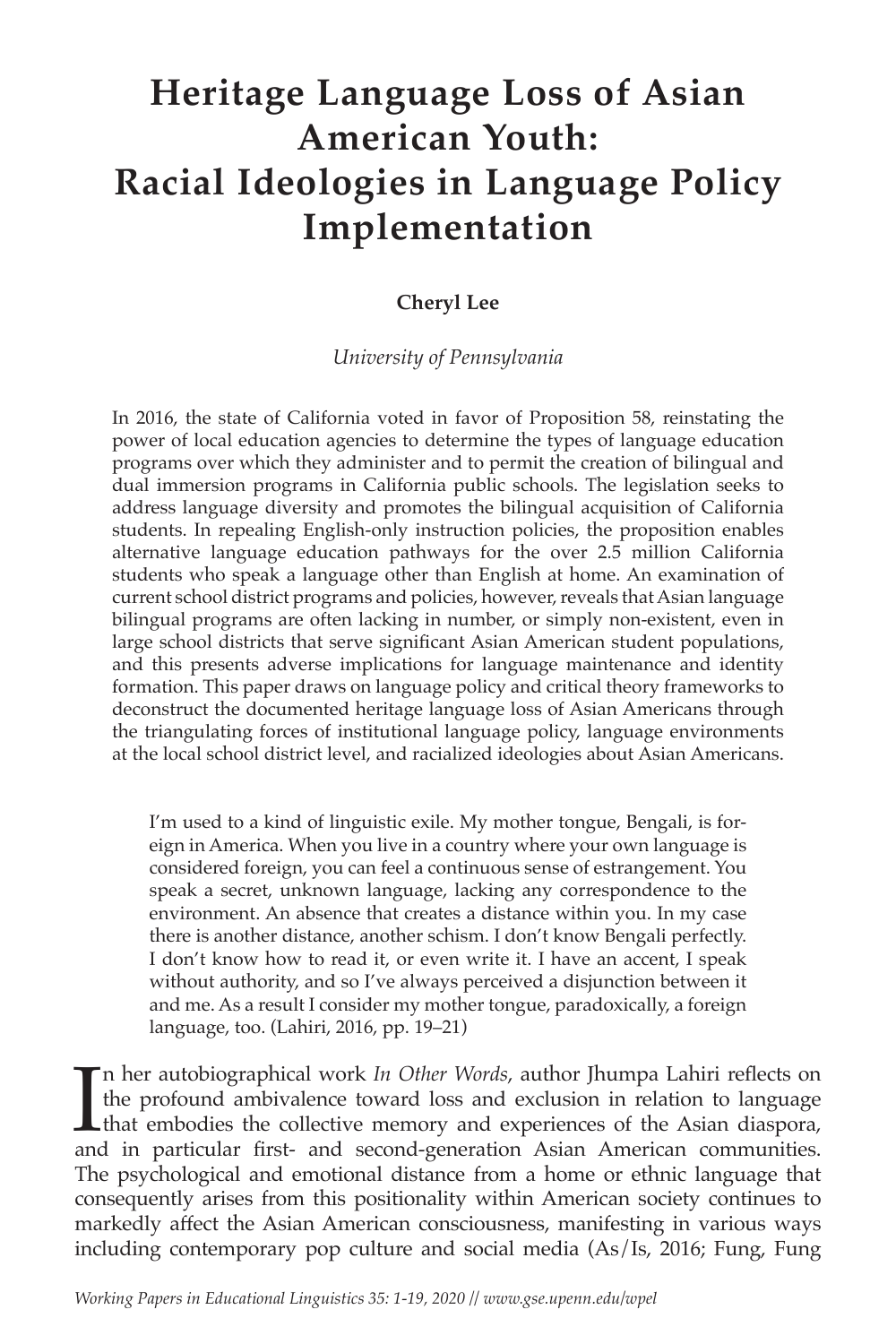& Doughboy, 2016; Yamazawa, 2015). Further corroborating Lahiri's narrative, the widespread pattern and consequences of heritage language loss among Asian American immigrant children have been documented and discussed by various scholars across disciplines (Eng & Han, 2018; Fillmore, 1991; Hinton, 2001; Jo & Rong, 2003; Kim & Chao, 2009; Li & Wen, 2015).

Considerably shaped by racially discriminatory United States immigration policy since the late 19th century, Asian American communities are composed of immigrants who carry with them the rich cultures, histories, and languages of their first or imagined homeland. 1.5- and second-generation Asian American children occupy, as a result of specific racialization processes, a distinctive space in which the tension between their naturally multilingual experiences in the community and English language acculturation practices at school dominates their most formative years of socialization and identity formation. Recent linguistic anthropology literature suggests that for Asian Americans, ethnic languages and dialects are not necessary for the performance of ethnic identity (Kim & Chao, 2009; Reyes & Lo, 2009). Yet, if racialized dominant discourses ascribe certain languages to certain Asian American communities, and if identity is a centrally linguistic phenomenon constituted in social interaction (Bucholtz & Hall, 2005), a glaring disunion between Asian Americans and their relationship to a heritage language emerges, accordingly influencing conceptualizations of self-identity and personhood within the greater context of American society. Chun (2004) documents, for example, the linguistic features of Mock Asian, a register of English that indexes "a stereotypical Asianness that unambiguously mocks Asians, rather than being characteristic of 'realistic' impersonations of Asian speech" (p. 269). This linguistic register relies predominantly on the perceived speech patterns of Chinese, Japanese, and Korean speakers and remains a pervasive racialized discourse of Asian identity. Mock Asian ascribes notions of non-native, foreigner speech to its human referents and creates a mismatch between apparent and authentic language practices. The construction of ethnic East Asian language hegemony is additionally underscored. Asian American youth constantly encounter and negotiate these ideologies of Asian speech as they construct their understanding of the social world around them.

Jo and Rong (2003) assert that the language learning process of children from immigrant families in the United States includes not only the acquisition of English but also the loss or maintenance of a heritage language; the outcome of this process is influenced by the interplay of social factors often beyond the control of the child or caretakers involved. These conclusions underscore the uncertainty of language learning pathways among immigrant children. However, mainstream Asian American narratives, such as those previously mentioned (As/Is, 2016; Fung, Fung & Doughboy, 2016; Lahiri, 2016; Yamazawa, 2015), appear to indicate strong tendencies of language loss over maintenance, invigorated by negative language attitudes and hegemonic language ideologies (Tse, 2000). Considering the notion that the maintenance of heritage languages typically requires explicit instruction (Lee & Wright, 2014), sites of public education, their language policies, and the implementation of those policies become some of the most significant processes that shape the experiences of linguistically minoritized Asian American children.

The 2010 U.S. Census found that more Asian Americans reside in the state of California than any other state, and that California is also home to the second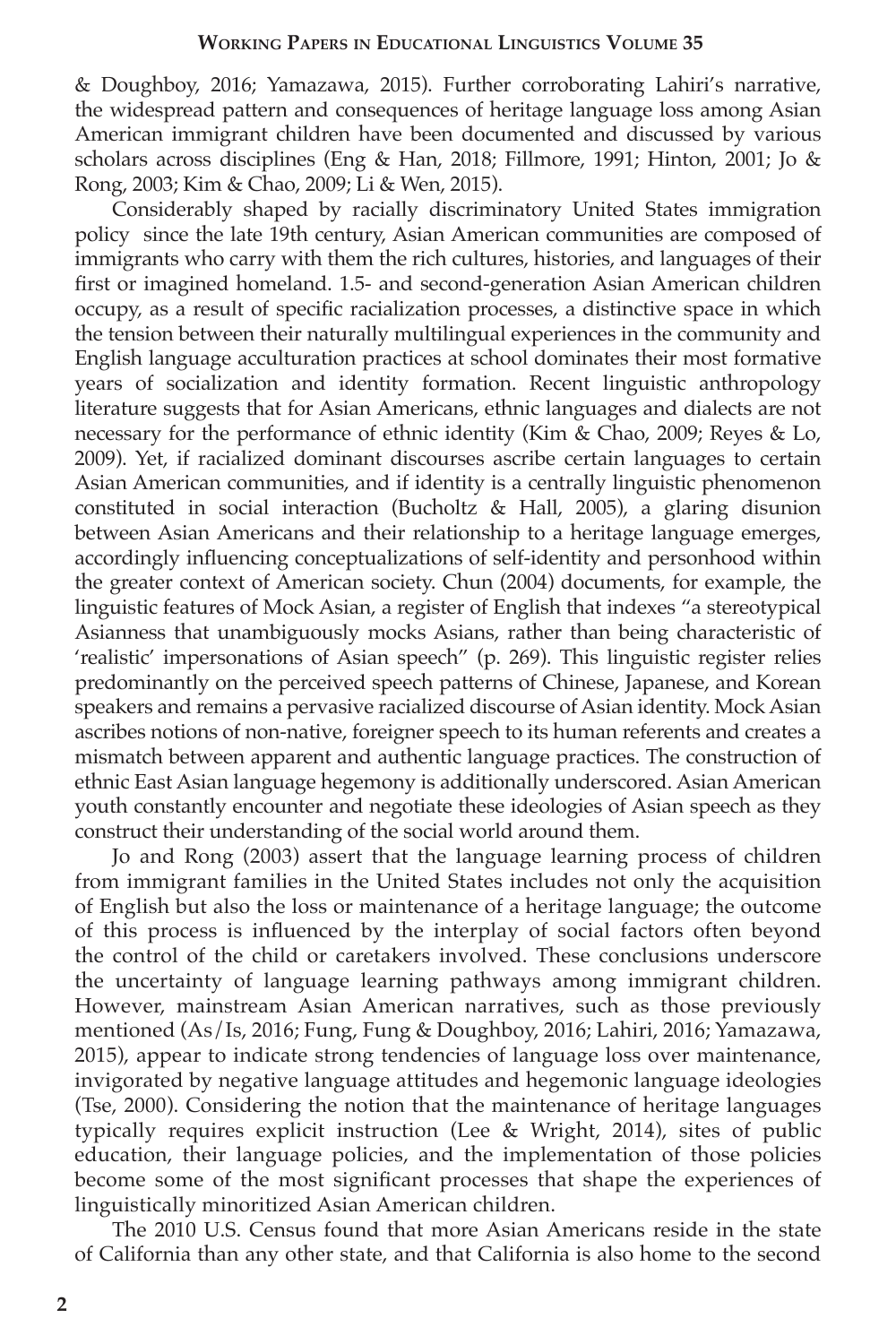largest population of Native Hawaiians and Pacific Islanders within the United States (Asian Americans Advancing Justice, 2013). California is an ideal context in which to examine heritage language maintenance efforts for Asian American students, with its long history of Asian immigration and an existing state-initiated ideological commitment toward language diversity in public education (California Department of Education, 2018). Given that heritage language programs have yet to gain traction within the realm of public education, a more practical exploration of language maintenance in education for the time being lies in bilingual and English learner programs. The focus of this paper, therefore, is to investigate the implementation of bilingual education programs in California at the local school district level and to then interrogate sociohistorical factors and racialized ideologies regarding Asian American communities that may be influencing the landscape of California public school bilingual education. I intentionally draw from specific language policy and planning frameworks to present a perspective that acknowledges the connection between localized and institutional sociopolitical forces as they pertain to the construction of linguistically diverse environments.

### **Conceptual Framework**

With the rise of post-colonial societies and politics in the aftermath of World War II, the field of language policy and planning emerged in the early 1960s from language scholars intrigued by the perceived language problems of these reshaped societies (Johnson, 2013). After six decades of scholarship, language policy and planning researchers have continuously developed innovative approaches to analyze the ways in which language interacts with community and power. Importantly, the heritage language loss of Asian American children indicates a language problem entrenched in the ramifications of 20th century postcolonialism and transnational migration as a consequence of neocolonialism. While the issue is consistent with foundational models of language policy and planning theory, it also demands an inquiry that discusses factors beyond matters of the state and into broader social and institutional contexts. To address these contexts, the ecology of language framework first proposed by Haugen in 1972 (Johnson, 2013) metaphorically understands multilingualism and language diversity as active components of a given language ecosystem. Bound by local government policies that presumably account for citywide demographics and communities, the California public school districts examined in this paper function as distinct language ecosystems that are uniquely defined by their language speakers, ideologies, and interactions.

Hornberger (2002) extends the language ecology framework by offering the themes of language evolution, language environment, and language endangerment. These three themes presuppose that languages live and evolve alongside other languages; change and interact with their environments across sociopolitical, economic, and cultural dimensions; and risk endangerment and death in the ecosystem without adequate support and sustainability measures. The heritage language loss of Asian Americans reflects this language ecology framework in that Asian American heritage languages are as diverse as their community, frequently coexist with the dominant and other languages, yet follow a trajectory toward endangerment for sociohistorical factors to be explored in this paper.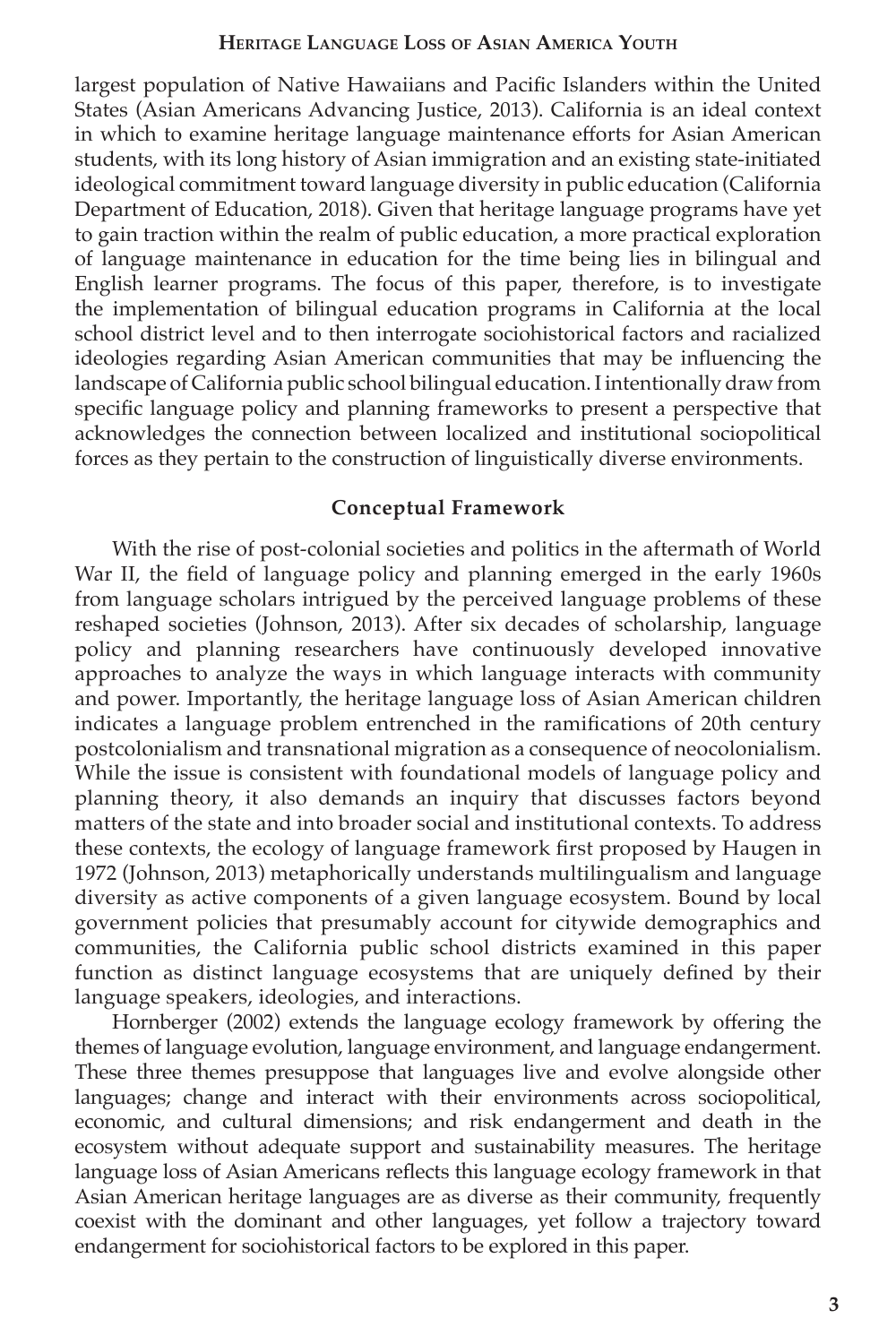To examine this trajectory, the language environment of districts as ecosystems proves crucial. Within the language environment, top-down language planning efforts from the state serve as the exemplary model of and guide the dominant discourse surrounding language. According to Ruiz (1984), particular orientations of language planning establish the framework from which languages in a society are understood. In this view, language planning agencies that wield top-down institutional power, commonly the state, guide the discourse and attitudes which delineate language as a problem, right, or resource, though this process competes with local bottom-up innovation and resistance. Whereas a state agency may propagate certain attitudes toward a minoritized or marginalized language, local actors possess the ability to either accept or reject these attitudes. In the last few decades, the state of California has seen several shifts of language orientation in policy and planning initiatives, influencing the ways in which local education agencies act and react to such initiatives. So much as language planning affects language ideologies, language ideologies equally cultivate language planning efforts.

Still, language attitudes and ideologies do not occur within a vacuum of linguistic phenomena. Rather, echoing Crenshaw's (1991) feminist theory of intersectionality, it is worth considering that issues of language co-occur with and inform issues of race, class, gender, and other categories of social stratification. Examining heritage language loss in the context of Asian Americans, therefore, necessitates a comprehensive conceptual framework that acknowledges the relationship of language and Asian Americans as a racially marginalized community in American society. Rosa and Flores (2017) fittingly describe the co-naturalizations and intersections of race and language as components of broader raciolinguistic ideologies. Much of the raciolinguistics literature, however, has concentrated mostly on language and race as it impacts African and Latinx American communities. I apply Tollefson's (2006) critical language policy framework to further integrate Asian Americanist critical race theory (Buenavista, Jayakumar, & Misa-Escalante, 2009; Teranishi, 2002) into the dialogue surrounding raciolinguistics and educational language policy. The critical language policy framework aligns with wider critical theory discourses in its assertion that marginalized ethnocultural groups experience loss of culture, identity, and socialization through processes of colonization, including the spread of English, by dominant state institutions (Tollefson, 2006).

Importantly, while American colonization has directly impacted the Filipino American, Native Hawaiian, and other Pacific Islander communities, I also acknowledge the positionality of many Asian American groups as nonindigenous settlers within the borders of the United States. California state education and language policies nevertheless impact the heritage language loss of Asian Americans in that they impose the acquisition of English often at the expense of a student's ethnic and cultural identity. Hereafter, this paper aims to critically deconstruct heritage language loss through the triangulating forces of institutional language policy in California, language environments at the city and public school district level, and racialized ideologies about Asian Americans.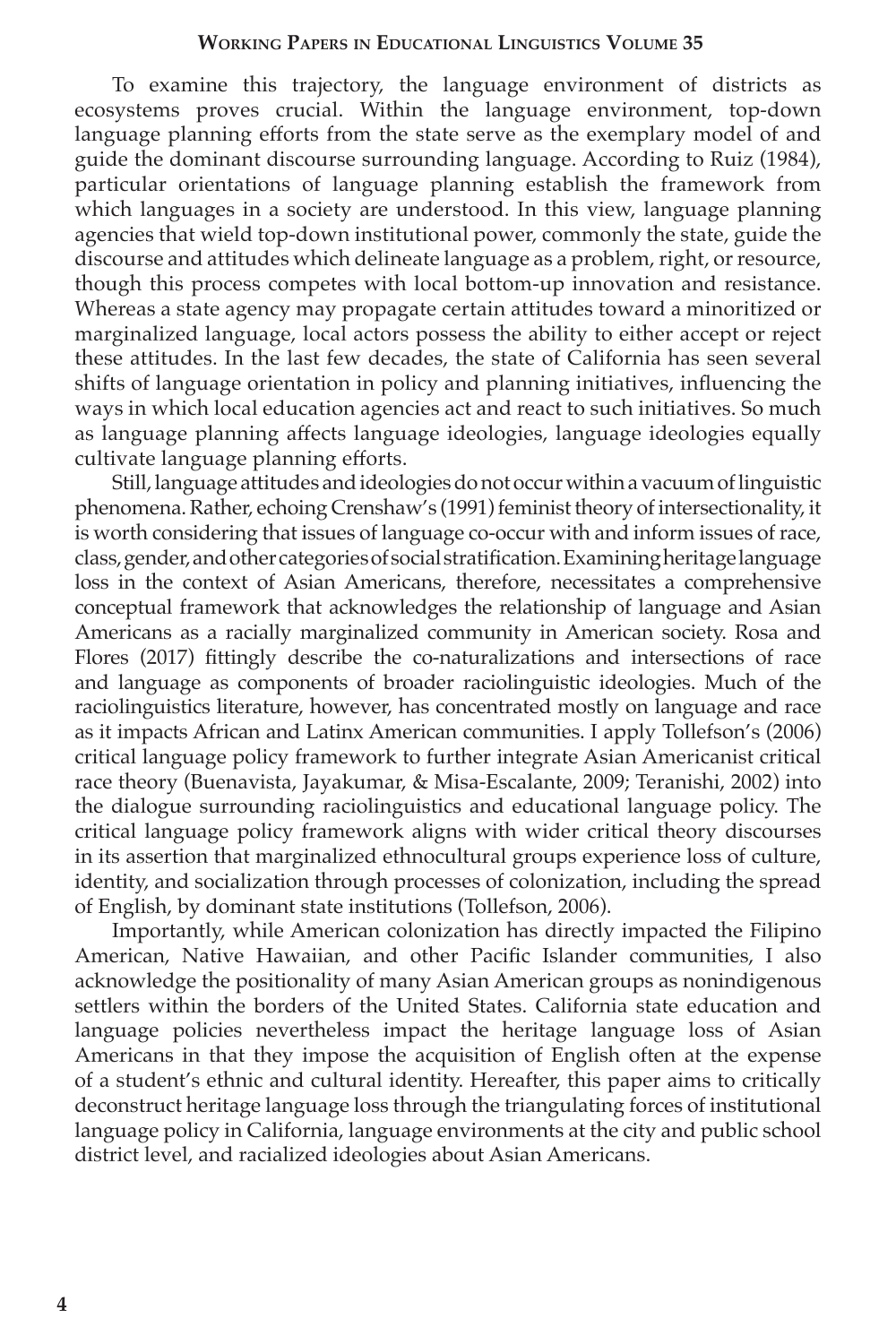## **Asian Pacific California: A Community**

As a community, the diversity of Asian America is often understated in public discourse. The concept of *Asian* as a pan-ethnic label itself only arose against the backdrop of the Civil Rights Movement out of solidarity and coalition-building as the political consciousness of various Asian American groups brought to light similar processes of oppression they each faced (Ishizuka, 2016). To this day, the appropriate terminology for and definitions of the Asian American community are continuously reconsidered and contested from within the community itself. However, the U.S. government eventually co-opted this language into the Census, and for decades, Hawaiians, Samoans, Maori, and other Pacific Islanders have been considered separate racial categories (Spickard, 2007).

In 2010, the U.S. Census Bureau listed 23 distinct Asian American and 19 Native Hawaiian and Pacific Islander ethnic groups (Asian Americans Advancing Justice, 2013). The umbrella term *Asian American* as it is used more broadly still represents the ready conflation of these 42 ethnicities, indexing a unitary body of individuals who share a singular language or culture. Yet, the term remains politically necessary in order to recognize the shared experiences of oppression and marginalization faced by communities racialized as Asian. Even with the U.S. Census revisions, current modes of statistical disaggregation for Asian American demographics quickly reveal the often immense discrepancies across the ethnic groups regarding issues including socioeconomic status, high school graduation rates, education levels, and English language proficiency. For example, within California alone, the percentage of foreign-born individuals among Asian Americans and Pacific Islander groups is 83% for Nepalese, but 5% and 2% for Guamanian or Chamorros and Native Hawaiians respectively (Asian Americans Advancing Justice, 2013). This additionally contrasts with the statewide average percentage of foreign-born Asian Americans (59%) and Native Hawaiians and Pacific Islanders (20%).

Furthermore, it is crucial to note that many Asian Americans also trace their ancestry through Latin America, Africa, Australia, and Europe as a result of historical migration patterns among certain Asian ethnic communities. Related to this point and even more important to this paper's concerns, 72% of Asian Americans and 39% of Native Hawaiians and Pacific Islanders speak a language other than English at home. That the majority of Asian Americans, Native Hawaiians, and Pacific Islanders are first-generation immigrants and speak a non-English language demonstrates not only exemplifies the vibrant language diversity within the community, but also the vital need to maintain home languages and support English learners. In fact, 23% of Asian American households across the state are *linguistically isolated*, an ambiguous designation under which no member 14 years old or older reportedly possesses advanced English language skills. Some ethnic groups, such as Korean and Vietnamese, report higher percentages (Asian American Advancing Justice, 2013).

 Issues of language have always been central to the Asian American experience. The first Chinese community schools first appeared in California in the late 19th century (Liu, 2006). Early Chinese schools, where Cantonese was used as the language of instruction, arose from local community organization efforts (Zhou & Kim, 2006), and as a response to the legally-sanctioned racial segregation of Chinese American students from white public schools. The focus of these schools was not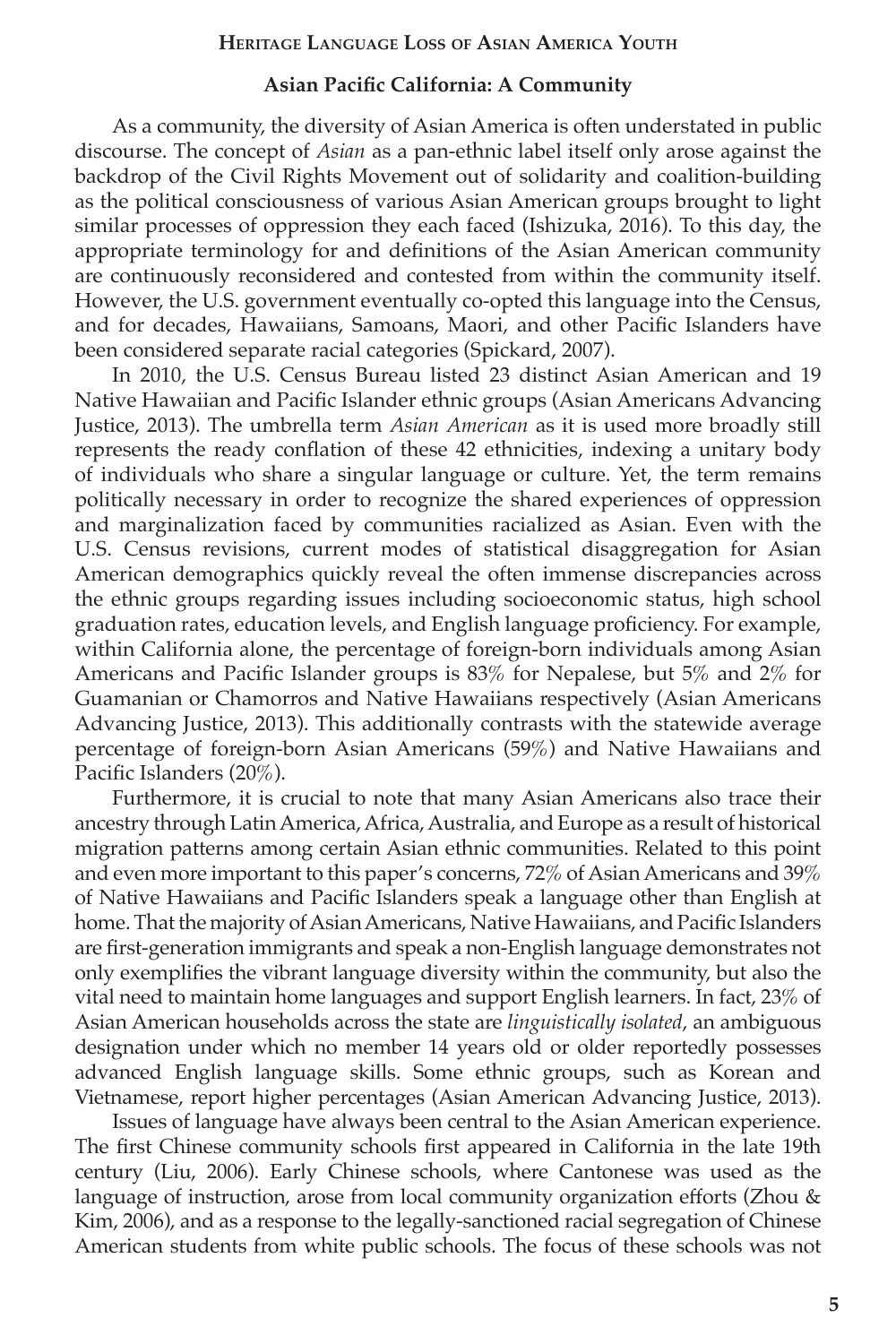necessarily on language learning or maintenance, but rather serving as the primary schooling sites for Chinese American youth. Later, as anti-Asian racism reached new heights in the early 20th century, Asian American children received pushback from their families against heritage language use and were instead encouraged to acquire English and assimilate into American society as quickly as possible. When immigration policies shifted in the contexts of the Cold War and the Civil Rights Movement, the landscape of community schools changed with an increase of linguistically diverse communities and a post-integration shift in function from primary education source to supplementary language and cultural instruction. Often unregulated and typically run by parent volunteers with or without teaching credentials, the quality of language learning instruction greatly varies across each school organization. In addition, whereas language schools for Chinese or Korean may be thriving, language schools for typically underrepresented Asian American communities, such as Vietnamese and Khmer, systematically possess fewer resources to promote and maintain their institutions (Lee & Wright, 2014).

 Since 2000, Asian American populations have been growing faster than any other racial group in California (Asian Americans Advancing Justice, 2013). The population growth of Asian Americans finds precedent in the second wave of large-scale immigration following the Hart-Celler Act of 1965, which raised quotas from Asian nations from 100 to 20,000 (Japanese American Citizens League, 2006). Today, Asian American communities continue to expand and are largely situated in four regional areas within the state: Sacramento, the San Francisco Bay Area, Fresno, and Los Angeles, with diverse, flourishing enclaves existing throughout. In these spaces, multiple languages and cultures interact on a daily basis. If Asian American public school students in California are increasingly exposed to their home or heritage languages within the household, community, or otherwise, what then are the social forces driving their language loss? It is the goal of this paper to pinpoint and deconstruct some of these social forces.

#### **Influencing Language Policy: Asian American Racial Discourse and Ideologies**

In this section, I intend to first contextualize the language policy implementation and bilingual education environments of school districts with broader discourse and theory surrounding Asian American racialization and marginalization. The essence of Asian American racialization and marginalization lies in ambiguity, the crux of this uncertainty extending back to the first waves of Asian immigration to the United States in the mid-19th century. As Asian critical theory (Iftikar & Museus, 2018) fundamentally presupposes, the racialized experiences of Asian Americans are shaped by white supremacy and coexist alongside those of other racially marginalized communities in the United States. However, Asian Americans do not adhere to the American black–white racial paradigm, as is currently, but importantly, discussed in critical scholarship, disrupting white supremacist and nativist conceptions of citizenship and race.

While the racializations of all nonwhite groups function to maintain white hegemony and stratify people of color as outsiders or second-class members of society, unique to the Asian American racial reality are the images of the perpetual foreigner and model minority, of yellow perils and treacherous actors of wartime espionage. Just as the term suggests, the perpetual foreigner image specifically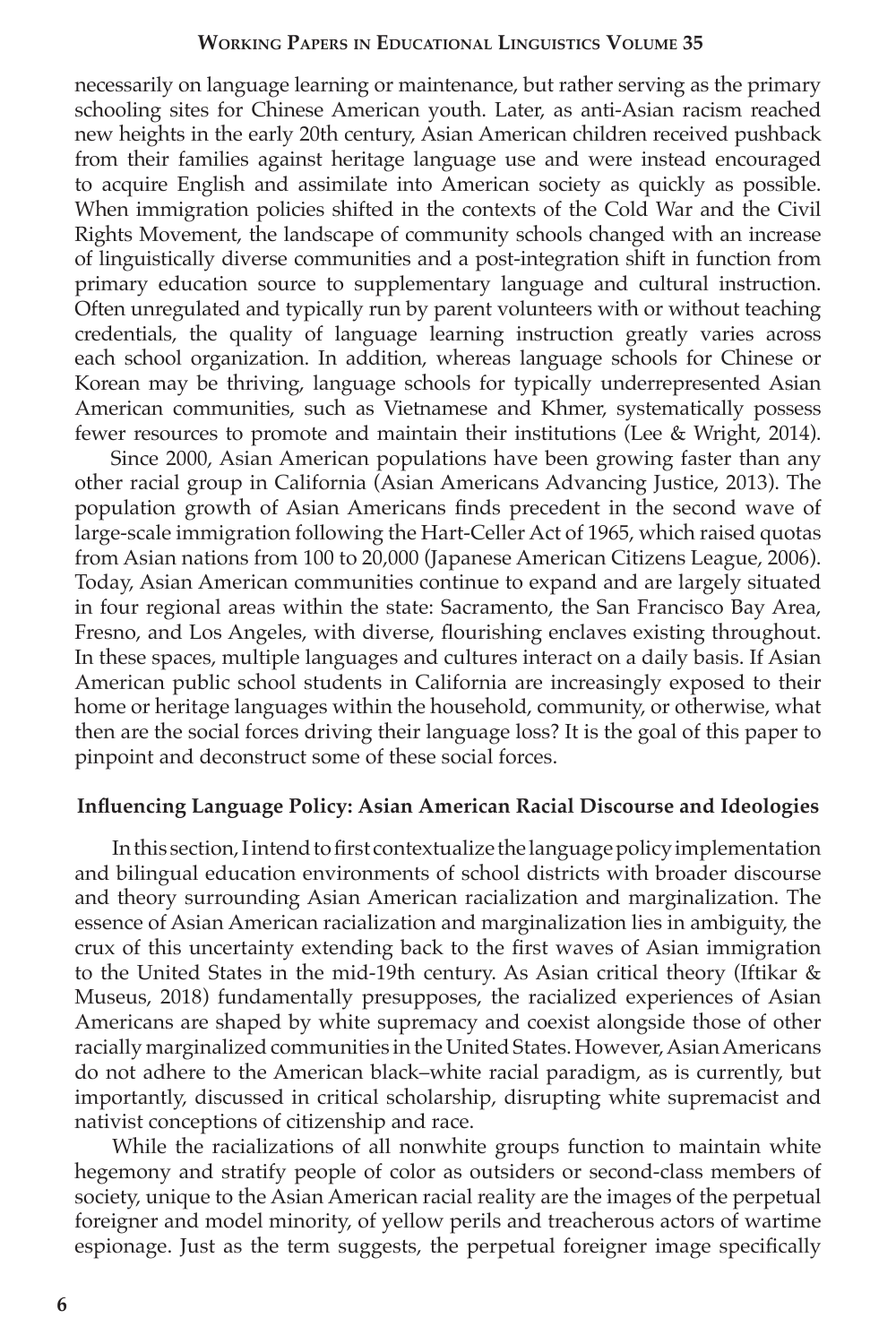casts and essentializes Asian Americans as always foreigners, never belonging. Furthermore, national allegiance is often questioned or challenged, substantially exemplified throughout history by the *loyalty questionnaire* handed to Japanese Americans during their World War II incarceration and the racial profiling and subsequent false imprisonment of Taiwanese American scientist Wen Ho Lee. At its best, the racialization of Asian Americans as perpetual foreigners accelerates the processes of forced assimilation. At its worst, it underscores a motivation for violent anti-Asian hate crimes, including the Chinese massacre of 1871, the murder of Vincent Chin in 1982, and post 9/11 Islamophobic attacks targeting Muslim, Arab, South Asian and Southeast Asian communities. Language plays a salient role in the racial profiling of Muslim individuals. Such was the case when an Italian professor of economics was profiled and accused of terrorist behavior on a plane to Syracuse for writing what was perceived as Arabic by a fellow passenger. In reality, the professor was writing Math equations (Rampell, 2016). For the Muslim diaspora and Arabic speakers, who compose significant communities across the Middle East, and South Asia, the racialization of their language presents particular consequences that cannot be ignored. Keeping these forms of racialization in mind, the languages of Asian Americans are heavily associated with foreignness and national subterfuge, complicating discourses surrounding multilingual education, such as the distinction between world languages and the languages found in California (California Department of Education, 2018).

Indeed, the perpetual foreigner stereotype often manifests in assumptions tied to language and accent (Matsuda, 1991), highlighting patterns of discrimination against Asian Americans for their racialized language use. Not only does the stereotype mediate social Othering in education policy and pedagogy, but Asian American students, in turn, may internalize hegemonic language ideologies to cope with the racism that they experience in classrooms and public spaces. In their processes of identity formation and socialization, Asian American youth must constantly negotiate these imposed racialized discourses about their place in American society. That the belonging of Asian American faces and identities is persistently questioned and contested might, in fact, be ideologically reflected in public education policy discussions.

Another pervasive racialized stereotype of Asian American is that of the model minority. The model minority myth was first proposed as an academically-marked social phenomenon by sociologist William Peterson against the backdrop of the Civil Rights Movement and specifically asserted that the apparent success of Japanese and Chinese Americans who overcame racial adversity was a result of particular cultural strengths including hard work, perseverance, and quiet accommodation (Suzuki, 1977). The model minority image presents Asian Americans as ethnically East Asian, academically high-achieving, and socioeconomically successful. At its conception, the myth served to delegitimize the grievances and experiences of African Americans, and to establish an intercommunity discourse that ultimately distracted from the workings of systemic oppression and institutional racism in the United States. In addition to ignoring the oppressive systematic barriers historically faced by Asian Americans and their detrimental effects, including mental and public health, lacking access to public services, and cycles of poverty, it has been constantly emphasized in this discussion and elsewhere that the Asian American community is expansive and immensely diverse. The model minority myth resists obscurity as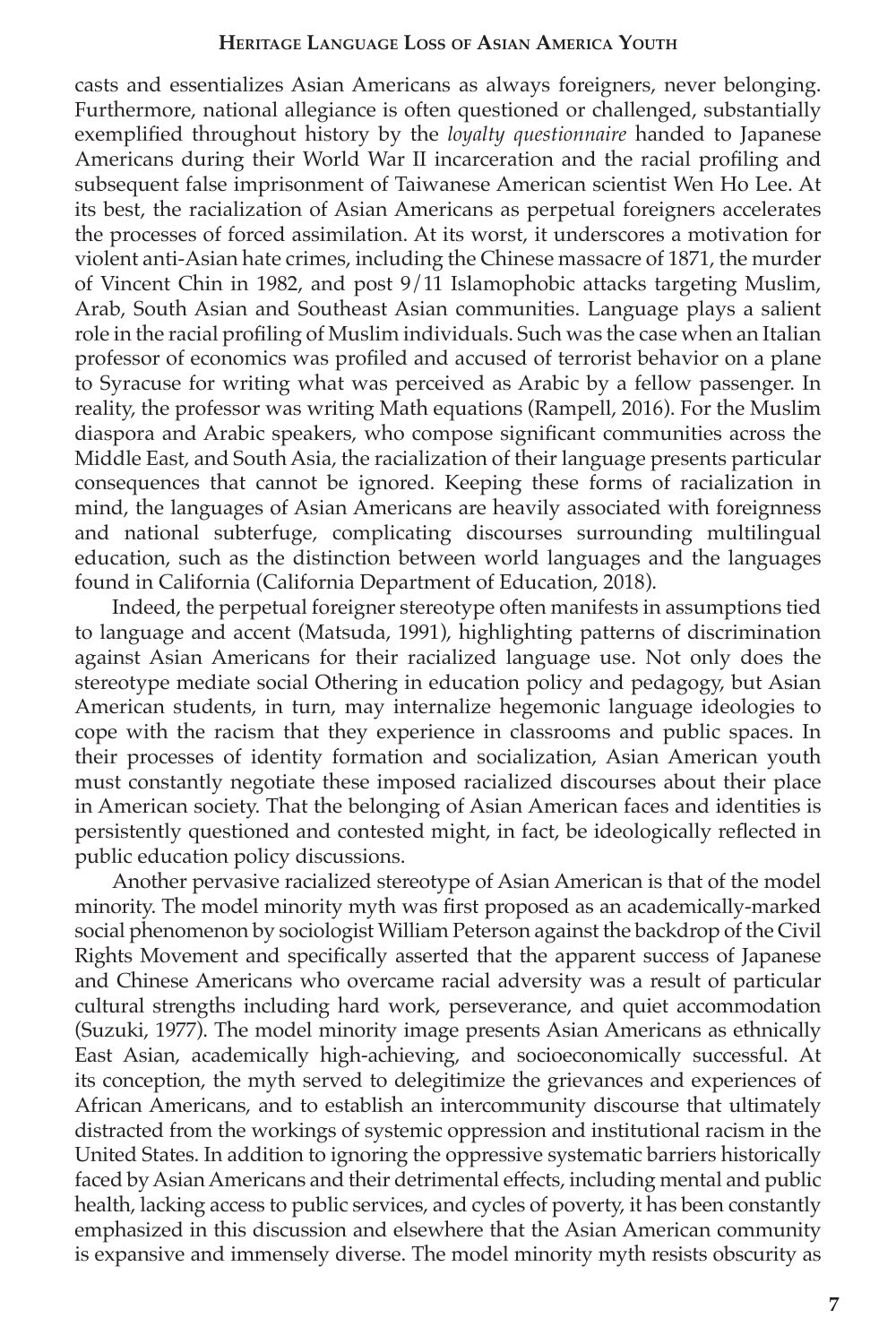we enter the 2020s. Asian Americans, despite their varying degrees of educational achievement or financial success, are still "position[ed]…as hard-working, submissive, and entrepreneurial immigrants who place admirable importance on family and education" (Lee, Park, & Wong, 2017).

The model minority myth effectively homogenizes the experiences and livelihood of all Asian ethnic groups, erasing not only the historical struggles of Asian Americans against violently racist systems, but also current issues surrounding poverty, physical and mental health, language access, high school graduation rates, and college retention across East Asian, South and Southeast Asian, and Pacific American communities. When discursively framed as academically successful along ambiguously determined scales, Asian Americans are likely to face exclusion from education policy deliberations (Chun, 1980) in that their social and linguistic struggles at school are overlooked or misinterpreted. Indeed, a recent major policy plan on high school admissions outside of California in comparatively diverse New York City excluded the input of Asian American voices (Algar, 2019; Fuchs, 2019), despite the plan's potential effects on Asian American students. Ultimately, the pervasive model minority myth contributes to the racialized notion that Asian American students are succeeding academically, and therefore, do not require English language assistance in classrooms. The combined ideologies produced by the perpetual foreigner and model minority stereotypes evoke the image of an Asian American student who is a high academic achiever yet remains an outsider in their own classroom. The essentialization of Asian Americans in this manner lends itself to language and education policies that discount Asian American student needs and to racial marginalization.

## **An Overview of California Language Policies: 1970 to Present**

From the mid-1950s to the early 1970s, the historical Long Sixties era saw the rise and culmination of widespread cultural movements surrounding civil rights, counterculture, and anti-war resistance across the United States. This radical period of political action included the rejection of the institutional language inequality and restrictive monolingual policies experienced by racially marginalized communities. Following such a transformative era that brought awareness to the social inequalities existing in the country, California residents experienced the relative success of language rights activism through the passage of legislation such as the Dymally-Alatorre Bilingual Services Act of 1973, requiring state agencies that serve significant non-English speaking populations to provide information and certain services in a non-English language. For public education, a similar statute—the 15% Language Group Requirement was revised into the California Education Code in 1976. In San Francisco, a class action suit by the parents of Chinese-speaking students against school district officials resulted in the hallmark U.S. Supreme Court Lau v. Nichols (1974) decision, constituting the lack of supplementary language support for non-English speaking students as a violation of the Civil Rights Act passed a decade earlier. Through these multiple demands for language services in public sectors, California policymakers and grassroots organizers considered language as a human and civil right and meaningfully influenced the ways in which state institutions embraced language diversity. In this brief but dynamic historical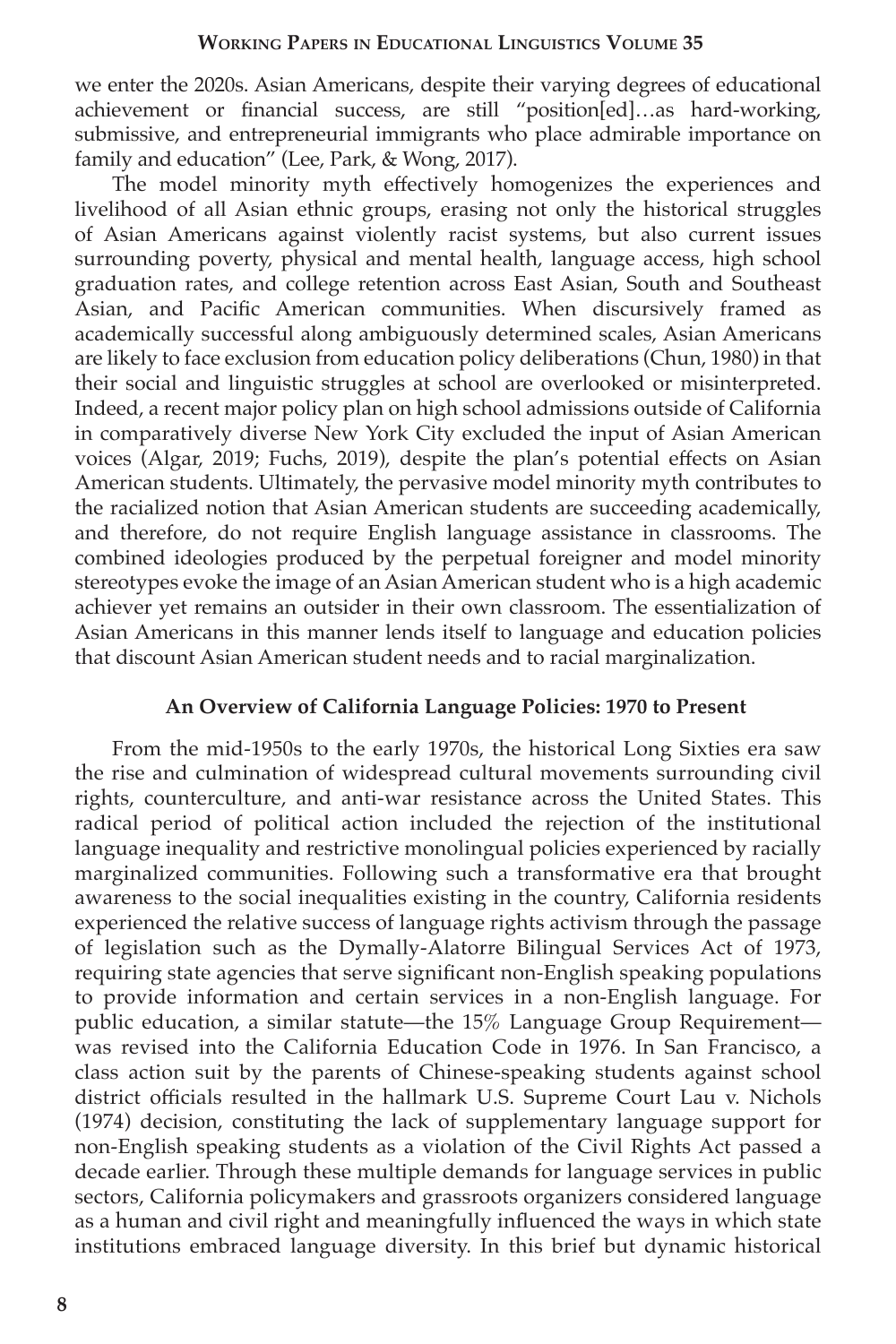period, the multilingualism of minoritized speakers aligned with what Ruiz (1984) described as the language-as-right orientation.

Certainly, the Lau v. Nichols ruling enforced the promotion of alternative bilingual education programs that positioned multilingualism in stark contrast to previous English-only instructional curricula. School districts quickly carried out plans of action for bilingual education programs in their schools based on the federal guidelines often referred to as the *Lau Remedies*. Although funding and ideological backing for bilingual programs and multilingualism in classrooms increased substantially following the court case decision, Hinton (2001) observed from the roughly 250 collected linguistic autobiographies of her Asian American undergraduate students at a large California public university that "virtually no one…had ever been in a bilingual education program" (p. 205). Indeed, strong political opposition to bilingual education developed in the ensuing post Lau v. Nichols era in California, dramatically contesting and reshaping perceptions of minoritized languages and the availability of bilingual education programs.

Subsequent language policy enactments affecting public and education domains, including Proposition 63—English as the official language of California 1986—and the original and amended Oakland School Board Ebonics Resolutions in—Oakland Unified School District 1996 & 1997—ideologically resisted the systematic promotion of multilingualism. The passing of Proposition 63 in 1986, the English is the Official Language Amendment, and Proposition 227 in 1998, the English Language in Public Schools Statute, represented a sociopolitical era that mainstreamed English-only activism and linguistic hegemony through state measures. The multilingualism of people of color threatened powerful discourses of the nation-state that implicate monolingualism as integral to national harmony. Thus, the non-English languages and the non-standard dialects of English of multilingual children from racially marginalized communities came to be seen as obstacles to their formal education.

Although the federal government does not recognize any language as the official language of the United States, Proposition 63 declared English as the official language in the state of California, legitimizing through public policy the hegemonic power and privileging of English speakers. Twelve years later, Proposition 227 required limited English proficient students in public schools to be instructed primarily in English, rejecting previous multicultural and rights-based education policy legislation and eliminating many of the bilingual programs throughout the state. Advocates of Proposition 227 problematized the minoritized languages of predominantly immigrant students and viewed the heritage or home languages of a student as a hindrance to English language acquisition. As soon as the proposition was passed, language scholars quickly began to document and rebut its unsupported claims on the benefits of English immersion or English-only classrooms (Gándara, 2000; Tórrez, 2001; Wright, 2004). Evidently, where Asian American students were already not receiving bilingual education, the enactment of Proposition 227 further reinforced assimilationist language ideologies that positioned English as the only correct and relevant language for students and minoritized languages as unimportant and problematic.

Proposition 227 was eventually repealed in 2016 with Proposition 58, which reinstated the power of local education agencies to determine the types of language education programs over which they administer and permitted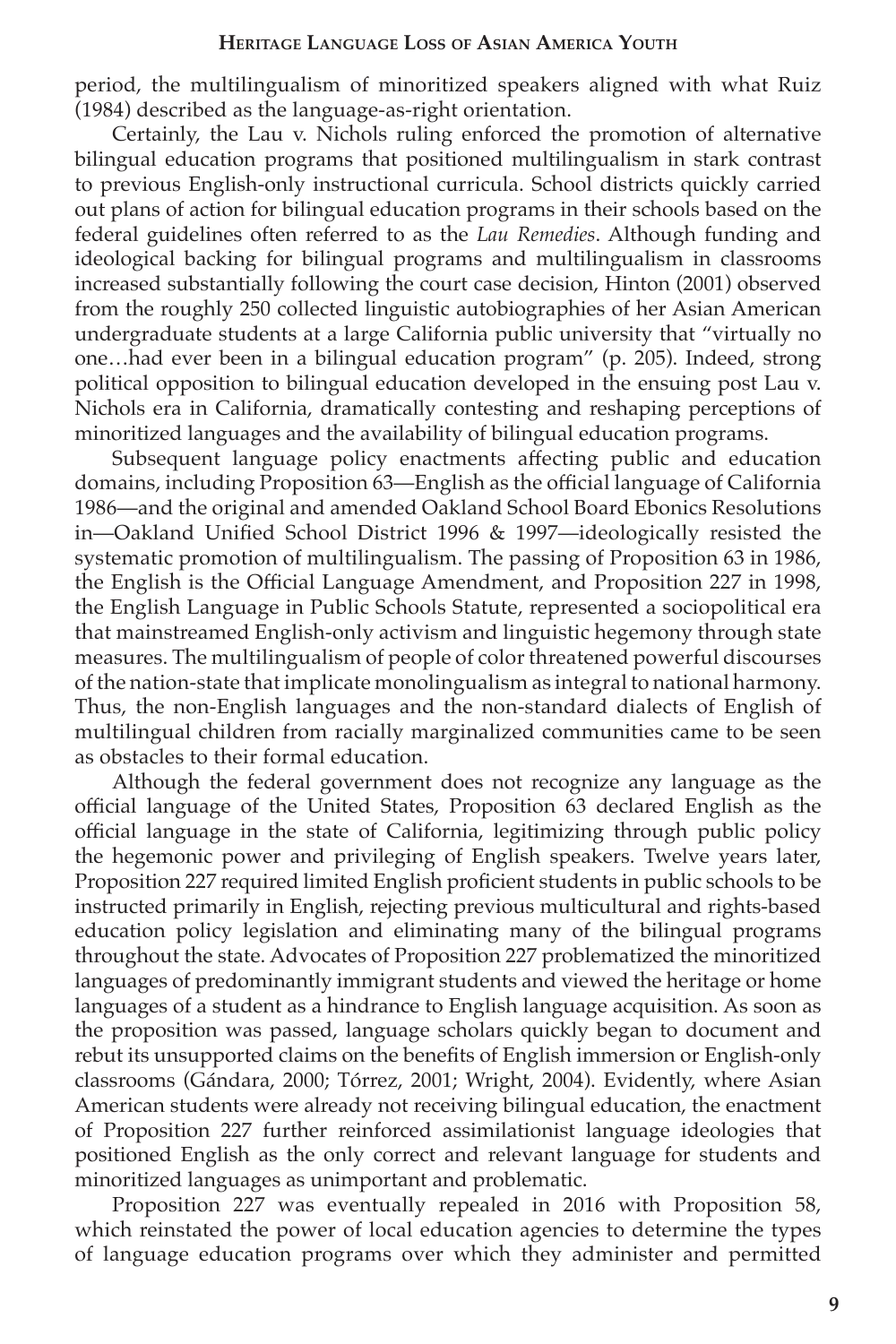the creation of bilingual and dual immersion language programs in California public schools. While Proposition 58 marked a definitive end to a largely English-only era in language policy, official efforts preceding the legislation, including the creation and codification of the nation's first State Seal of Biliteracy (2011), uncovered the growing institutional recognition and advocacy of language diversity by policymakers. Katznelson and Bernstein (2017), however, criticize the neoliberalist approach of Proposition 58 to language diversity in education, suggesting that the affirmational rebranding discourse surrounding the legislation effectively obscures the needs of minoritized language speakers and English language learners.

Echoing this shift in language attitudes, State Superintendent of Public Instruction Tom Torlakson released the *Global California 2030* initiative on behalf of the California Department of Education in 2018. In its mission statement, Global California 2030 seeks to equip students with "world language skills" in order to "more fully engage with the rich and diverse mixture of cultures, heritages, and languages found in California and the world" (California Department of Education, 2018, p. 4). Though the initiative definitively considers the education concerns of limited English proficient students, the focus of multilingualism in public schools is now framed, not in promoting English language learning or heritage language maintenance, but in increasing economic resource and marketability.

Namely, the framing of multilingualism in terms of economic benefit and commodification has resulted in language programs that privilege white, middle class students to the detriment of linguistically minoritized students of color (Flores & García, 2017). Bilingual education currently has legal backing in California and dual immersion programs have become increasingly popular across the state. However, Cervantes-Soon et al. (2017), in their critical overview of bilingual education, have similarly raised concerns of emerging inequalities in regards to access for racially and linguistically marginalized students, curriculum, teacher recruitment and practice, and so forth. It is with this current backdrop of California language policy that I investigate if and how Asian language bilingual programs are being implemented to serve the needs of Asian American students and to maintain heritage languages.

## **Bilingual Education in California Public Schools Districts**

Although current language policy orientations lean toward globalization efforts, bilingual education in California is primarily understood as a means to address the needs of English language learners. As members from predominantly non-English speaking families and communities, many Asian American students cross paths with the English learner education system. English Learner status is established through a home language survey completed by a parent or guardian upon a student's initial enrollment, typically in kindergarten. The home language survey provided by the California Department of Education presents a brief series of questions that ask the respondent to state the student's first language and language of use as well as, the language in which parents or guardians interact with the student. If a language other than English is listed in any of the answers, the student must proceed with the English learner classification process. This process includes preliminary English language assessment through the California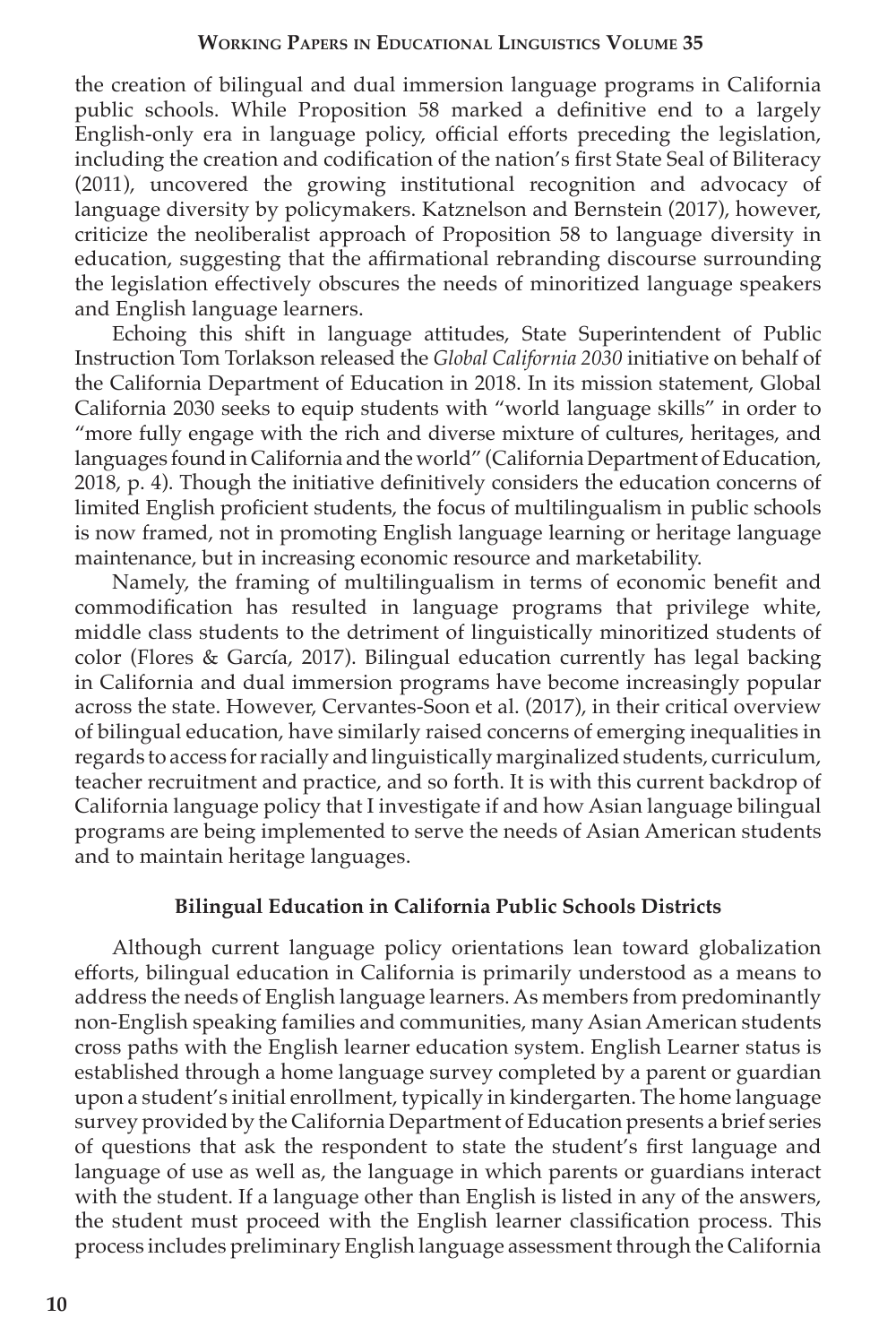English Language Development Test (CELDT), designating students as either Initial English Language Proficient or English Learner (California Department of Education 2019a). English learners are subsequently enrolled in language programs and are required to retake the CELDT until the local education agency determines that the student is adequately proficient in the English language. Whether or not Asian American students actually do require English language learning assistance, it can be generally assumed that many Asian American first-, 1.5-, and second-generation students in California become involved with English language learning programs at some point during their K–12 schooling.

For this paper, I examine school district student populations and bilingual education programs. As Asian American communities are concentrated in urban and metropolitan areas of the state, I selected six unified school districts from the 15 largest cities in California based on population data from the U.S. Census Bureau (2017): San Francisco, Oakland, San José, Los Angeles, San Diego, and Irvine. With the exception of Los Angeles, the school districts all enroll higher percentages of Asian American students than the statewide average of 9.2% reported by the California Department of Education (2019b). Los Angeles Unified School District contains the largest total student enrollment, whereas San José Unified School District enrolls the least amount of students. Los Angeles is the largest city overall, whereas Irvine is the smallest city of the selected six. Table 1 presents the total California student enrollment; the Asian American student enrollment including Native Hawaiians and Pacific Islanders; the percentage of students classified as Initial English Language Proficient (IELP), English Learner (EL), or Reclassified Fluent English Proficient (RFEP); and the availability of bilingual programs for Asian languages in the academic 2017–18 school year.

| $\checkmark$  |                     |                                 |                                                             | $\check{ }$<br>ັ                          |
|---------------|---------------------|---------------------------------|-------------------------------------------------------------|-------------------------------------------|
| District      | Total<br>enrollment | Asian<br>American<br>enrollment | <b>Students</b><br>with $IFEP/$<br>EL/REF<br>classification | Bilingual programs<br>for Asian languages |
| San Francisco | 60, 263             | $36.2\%$                        | 56.2%                                                       | Yes                                       |
| Oakland       | 50, 231             | $14.4\%$                        | 53.2%                                                       | N <sub>0</sub>                            |
| San José      | 31,713              | $15.6\%$                        | 48.4%                                                       | N <sub>0</sub>                            |
| Los Angeles   | 621, 414            | $5.9\%$                         | 53.2%                                                       | Yes                                       |
| San Diego     | 126, 400            | 13.8%                           | 45.8%                                                       | No                                        |
| Irvine        | 34, 617             | $50.2\%$                        | $40.6\%$                                                    | N <sub>0</sub>                            |

|  | 2017-18 Califronia School District Enrollment, ELA Classification, and Bilingual Programs |  |
|--|-------------------------------------------------------------------------------------------|--|
|  |                                                                                           |  |

*Note.* Adapted from California Department of Education (2019 b, c).

Table 1

During the collection of data on school district demographics and language education programs, concerning patterns of invisibilization (Sue, Bucceri, Lin, Nadal & Torino 2007; Wing, 2007) arose for Asian American students, suggesting that racialized ideologies play a role in educational language policy. The following discussion recognizes that a statistical majority of Asian American students come from multilingual families and presumes that this creates a likely scenario in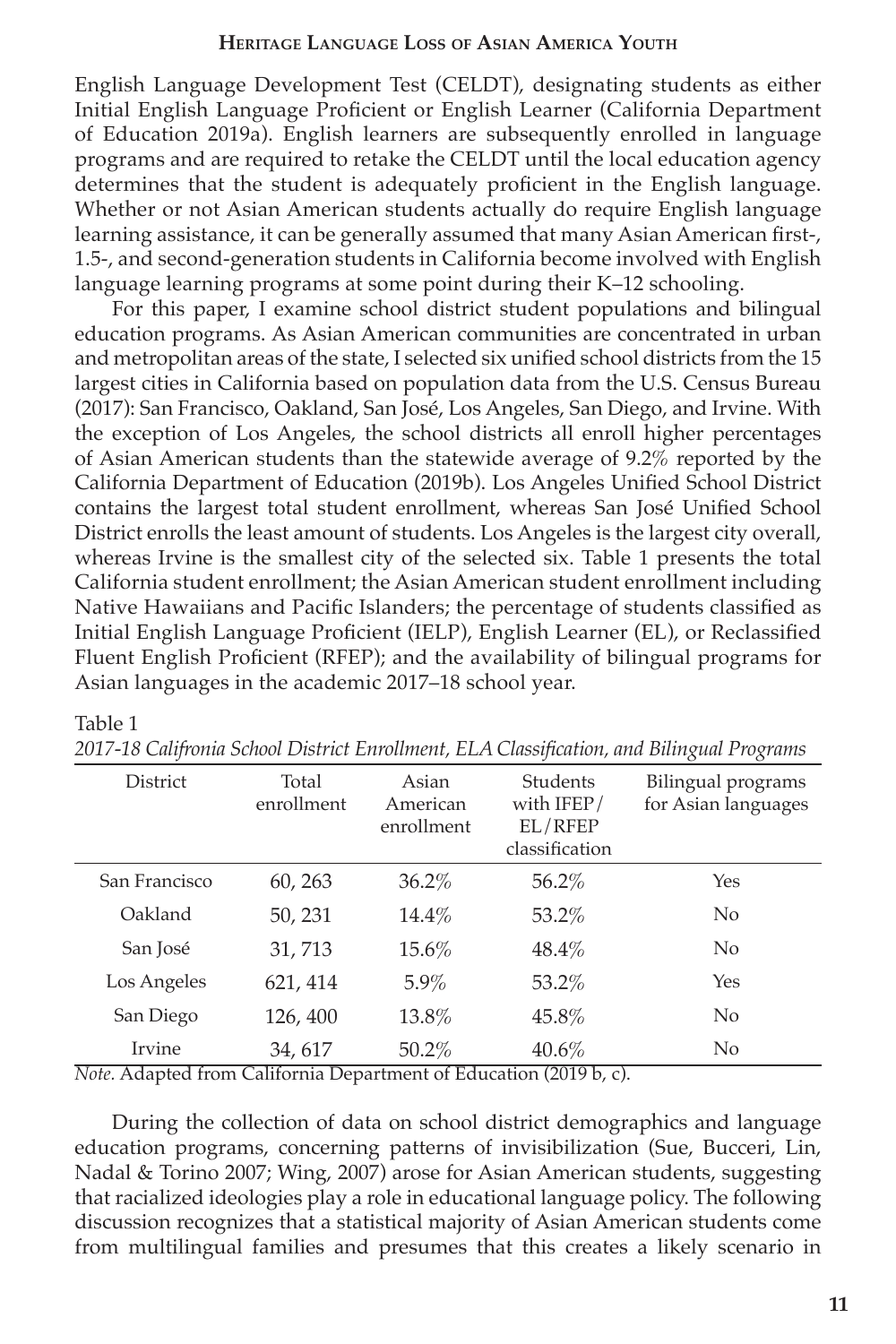which many Asian American students may have once possessed IELP, EL, or RFEP status, and therefore, had encounters with bilingual education programs. Due to the limitations of the data collection, the Asian American enrollment results do not include self-identified mixed-race and mixed-ethnicity students or disaggregate based on student ethnicity.

As a historical center for English learner education, San Francisco Unified School District offers comprehensive language programs to fit the needs of a diverse population of students. The school district demonstrates an abundance of program options and languages that seemingly represent the demographics of their students. For Asian American students, this results in language offerings, including Cantonese, Mandarin, and Korean. In contrast to San Francisco, most school districts only implemented Spanish–English bilingual programs. If offered at all in those districts, Asian language courses were classified as foreign languages in junior high and high schools. Often, the Asian language in question would be Mandarin Chinese. That Asian languages are framed and taught primarily as foreign languages, rather than as languages that Asian American students already speak, evokes and reinforces the racialization of Asian Americans as perpetually foreign.

Furthermore, with the exception of San Francisco, none of the school districts provided language programs for Asian language speaking students with the explicit intention of developing biliteracy. There were no language programs for Vietnamese, the second largest minoritized language among limited English proficient speakers (Asian American Legal Defense and Education Fund, 2008). In San José, this was especially jarring considering the city's significant Vietnamese American community. Perhaps the school district most troubling to grapple with was Irvine. Irvine Unified School District reported a majority Asian American population at 50.2%, yet only offered three English learner programs—two English immersion tracks and a third alternative dual immersion program that must be initiated by a group of students and their parents. As a result of the information gathered from school district websites and the California Department of Education it appears that despite state-initiated orientations toward language as a resource and support for language diversity, Asian American students are by far failing to receive bilingual education in their home or heritage language even in large school districts where they are a significant population of the total student enrollment. Moreover, the bilingual education that Asian American students do receive, parallels the model minority narrative in that the available languages are restricted to Mandarin, Cantonese, Japanese, and Korean—dominant East Asian languages. Bilingual programs for students who speak languages such as Vietnamese, Tagalog, Hindi, Punjabi, Arabic, or Farsi are seldom implemented. At the same time, some school districts are legally mandated to provide school documents and information in those languages. The exclusion of South Asian and Southeast Asian languages in public schools reflects not only the persistent essentialization of Asian Americans as East Asian, but also the erasure of and insufficient attention toward the social marginalization uniquely experienced by South Asian and Southeast Asian students and their communities.

One might, nevertheless, assume that perhaps the heritage language loss of Asian American students is an ideological or conscious choice of the student or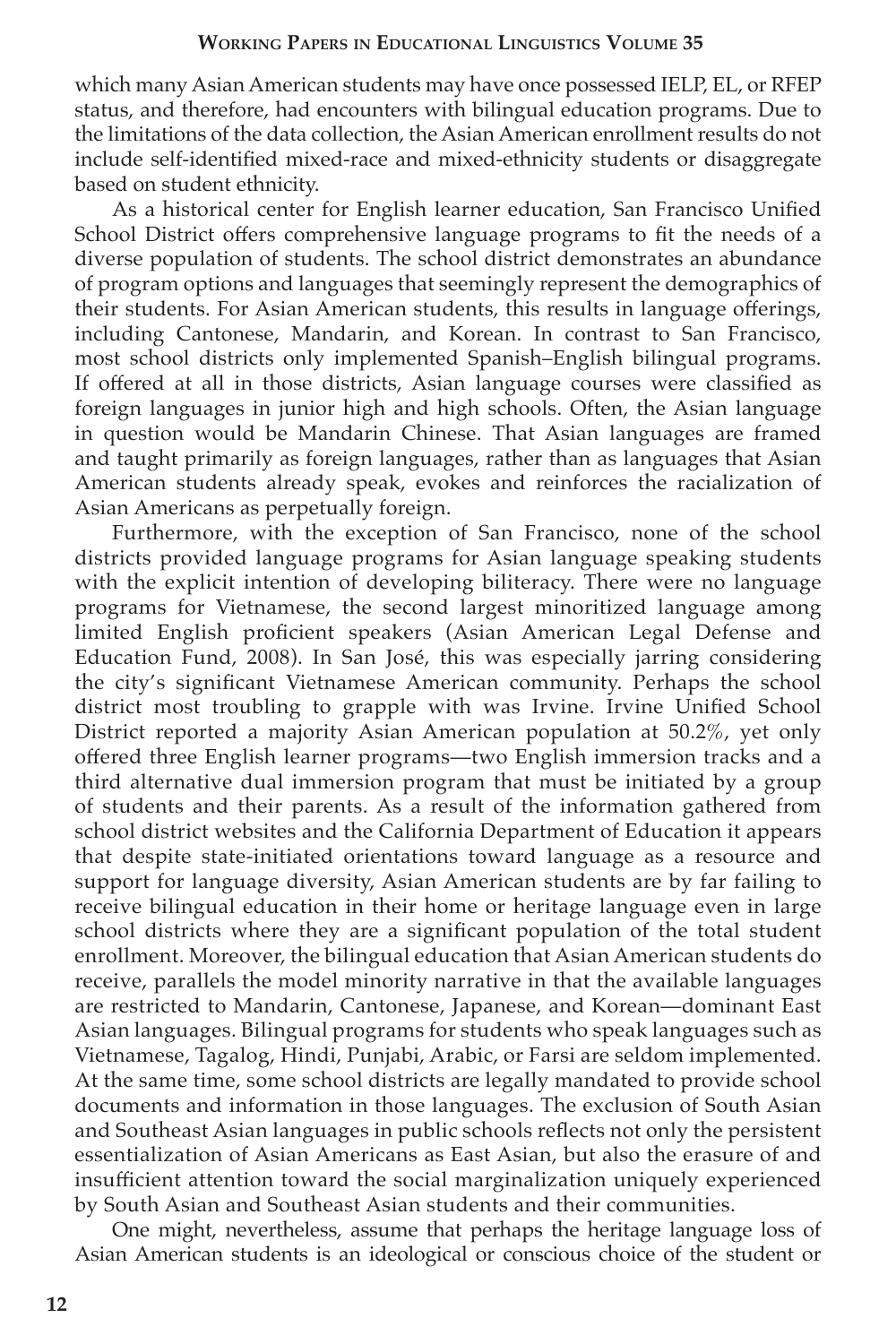their family. Overwhelmingly, education scholars have found that regardless of assimilationist or dominant language ideologies, Chinese American students and parents alike were interested in the students' maintenance of a home or heritage language (Lao, 2004; Sung & Padilla, 1998; Wang & Phillion, 2007). In their study of Cambodian and Khmer heritage language programs, Chik and Wright (2017) uncovered the commendable teacher dedication to the maintenance of these programs, signifying their value and importance to the community. Furthermore, the prevalence of Asian community language schools strongly suggests that despite a lack of institutional acknowledgment of Asian languages in K–12 education, Asian American families are interested and invested in heritage language maintenance.

While the status of community language schools today is considered supplemental to that of formal education (Lee & Wright, 2014), their presence continues to thrive, epitomized by robust national or regional networks. Notably, the Association of Northern California Chinese Schools (ANCCS) and the Southern California Council of Chinese Schools (SCCCS) combine for a total of 219 schools in the two networks for the 2018–19 academic school year (Association of Northern California Chineses Schools, n.d.; Liu 2006; Southern California Council of Chinese Schools, 2018). In Irvine, where the unified school district did not provide bilingual education programs for Chinese speakers, ten Chinese heritage language schools were associated with the SCCCS. Additionally, the Korean Schools Association of Northern California (KSANC) reported a 50 school membership number (Korean Schools Association of Northern California, n.d.). These heritage language schools and associations prove significant when compared to the approximately 475 dual language schools in California public schools and highlight the exclusion of Asian language bilingual education in the formal education system.

## **Implications and Conclusions**

At the narrative climax of his poem, Yamazawa (2015) emphatically proclaims, "See, maybe Asians are known to be good at math because that's the only homework our parents could help us with" (min.1:14). With this line, he evokes with clarity the shame and frustration of language barriers between Asian American immigrant parents and children. The pressing needs of Asian American youth are the ability to communicate with their most immediate family members and the validation of their multilingual heritage and skills. In many cases, this proposes a social environment in which Asian American youth are highly encouraged and receive adequate resources to learn and maintain the language of their home and ancestors. The goal of practitioners is to assist in the prevention of students' ambivalence, their profound regret in adulthood, and the linguistic dissonance over the loss of a language that should have been and was already theirs.

In California, bilingual and dual immersion programs primarily orient toward Spanish–English instruction, even as they in many ways marginalize the Latinx (and Asian–Latinx) students they are intended to serve. Consequently, Asian American students face the additional reality of the invisibilization of their own language education needs and experiences. Among the six school districts investigated in this case study, only two provided any bilingual education instruction in Asian languages. There is apparently little and insufficient institutional awareness of the need to implement bilingual education for Asian American students, regardless of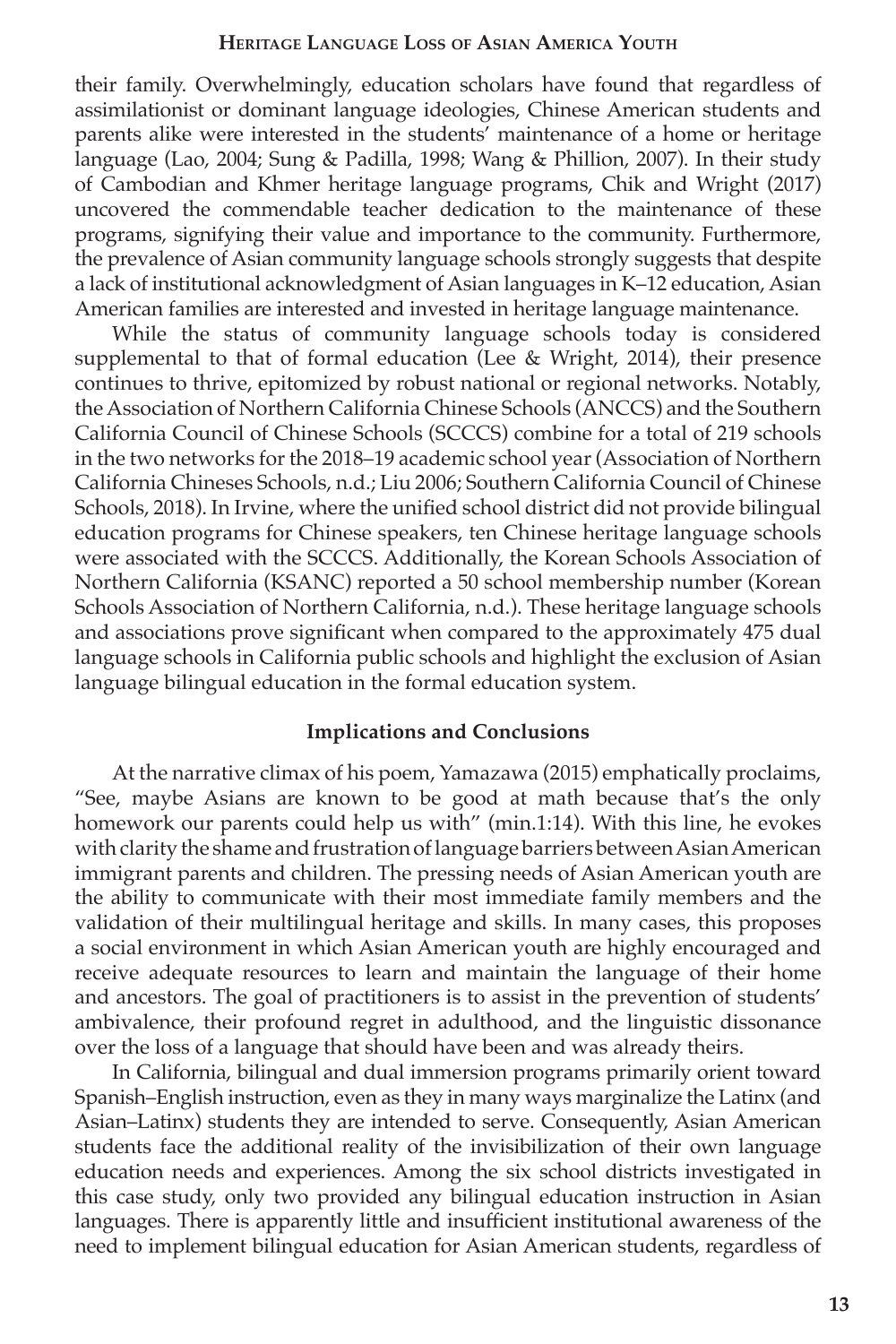their language background. When the language of home, family, and community is not represented in the school, Asian American students come to see a part of themselves dehumanized and invalidated, affective experiences that influence and carry throughout a lifetime. While there is some support for languages such as Mandarin, Cantonese, and Korean, the support is significantly limited in distribution and the effects of invisibilization are even more devastating for Asian American students who do not have an affinity for or a sociocultural tie to those languages.

More attention and action toward the implementation of Asian language programs in public schools, therefore, resist the processes of marginalization and language hegemony. With the socially conscious and deliberate implementation of bilingual programs for Asian languages, a pathway that counters the significant trend of heritage language loss among Asian American students in the California public education system may emerge. While this paper provides only a preliminary look at bilingual education from an Asian American perspective, it also highlights the urgent need for further research in this area. This paper focuses on the post Proposition 227 era. However, an extensive list of factors influencing the execution of bilingual programs remains unexplored. Potential future investigations can include, and are not limited to, extended discussions that include Asian bilingual education prior to Proposition 227. Additionally, analyses of bilingual education programs, district funding measures and allocations for bilingual education, bilingual teacher recruitment, and retention for Asian languages are needed. Such studies could focus on suburban Asian enclaves in Silicon Valley and San Gabriel Valley, where Asian Americans are often the demographic majority.

# *Acknowledgements*

I would like to express my deep gratitude to Dr. Nancy Hornberger and my peers from the Spring 2019 Language Policy and Planning in Education seminar for their irreplaceable support; Peizhu Liu, the external reviewer, and the entire WPEL editing team for their communication and constructive feedback throughout the publication process; and Dr. Mary Yee and Jenn Phuong for their expert insight and consultation on earlier versions of this paper.

*Cheryl Lee (chersjl@upenn.edu) is a Taiwanese American master's student in the Intercultural Communication program at the University of Pennsylvania. Her research interests lie in Asian American identity and socialization, heritage language maintenance, and bilingual education. Her capstone project examines the language ideologies and practices at a Chinese-Japanese immersion school site in California.*

# **References**

Algar, S. (2019, March 21). City accused of keeping Asian-Americans in dark over changes to school admissions. *New York Post*. Retrieved from https:// nypost.com/2019/03/21/city-accused-of-keeping-asian-americans

As/Is. (2016, April 29). *Asian Americans Try To Speak Their Native Language* [Video file]. Retrieved from https://www.youtube.com/ watch?v=8IBfgUNpRsY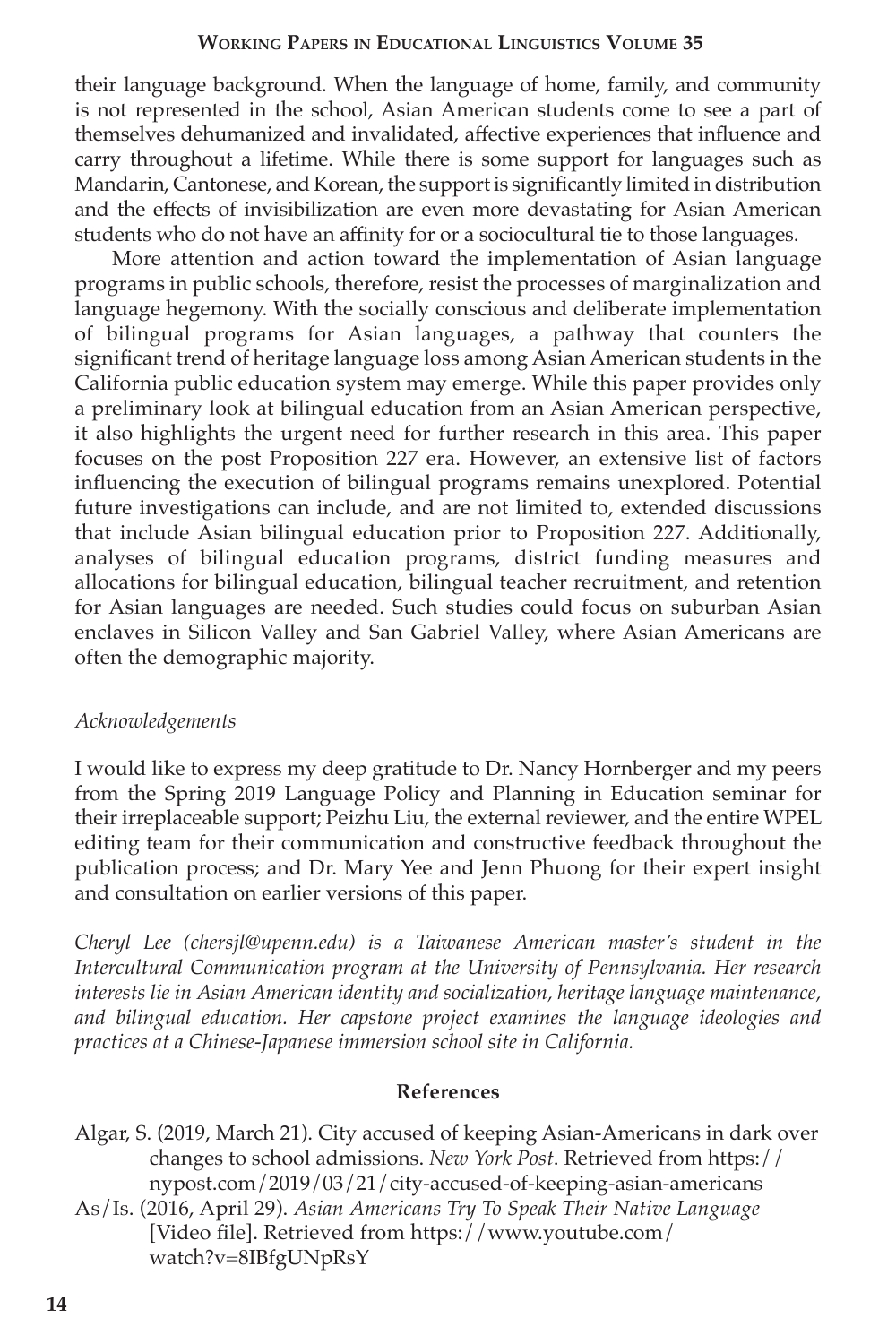- Asian Americans Advancing Justice. (2013). *A community of contrasts: Asian Americans, Native Hawaiians, and Pacific Islanders in California*. Retrieved from https://www.advancingjustice-la.org/community-contrasts-asianamericans-native-hawaiians-and-pacific-islanders-california
- Asian American Legal Defense and Education Fund. (2008). *Left in the Margins: Asian American Students & the No Child Left Behind Act*. Retrieved from https://aaldef.netlify.com/uploads/pdf/AALDEF\_ LeftintheMargins\_NCLB.pdf

Association of Nothern California Chinese Schools*.* (n.d.) *About ANCCS*. Retrieved from http://www.anccs.org/about

- Bucholtz, M., & Hall, K. (2005). Identity and interaction: A sociocultural linguistic approach. *Discourse Studies, 7*(4–5), 585–614.
- Buenavista, T. L., Jayakumar, U. M., & Misa-Escalante, K. (2009). Contextualizing Asian American education through critical race theory: An example of U.S. Pilipino college student experiences. *New Directions for Institutional Research*, *142*, 69–81.
- California Department of Education. (2018). *Global California 2030*. Retrieved from https://www.cde.ca.gov/eo/in/documents/globalca2030report.pdf
- California Department of Education. (2019a). *CELDT Frequently Asked Questions* [Webpage]. Retrieved from https://www.cde.ca.gov/ta/tg/ el/celdtfaqs.asp.
- California Department of Education. (2019b.) *2017–18 Enrollment by English Language Acquisition Status (ELAS)*. Retrieved from https://dq.cde. ca.gov/dataquest/dqcensus/EnrELASLevels.aspx?cds=00&agglevel=sta te&year=2017-18&ro=y&ro=y. (Original work published 2018).
- California Department of Education. (2019c). *2017–18 Enrollment by Ethnicity and Grade.* Retrieved from https://dq.cde.ca.gov/dataquest/dqcensus/ EnrEthGrd.aspx?cds=00&agglevel=state&year=2017-18&ro=y. (Original work published 2018).
- Cervantes-Soon, C. G., Dorner, L., Palmer, D., Heiman, D., Schwerdtfeger, R., & Choi, J. (2017). Combating inequalities in two-way language immersion programs: Toward critical consciousness in bilingual education spaces. *Review of Research in Education*, *41*, 403–427.
- Chik, C. H., & Wright, W. E. (2017). Overcoming the obstacles: Vietnamese and Khmer heritage language programs in California. In O. E. Kagan, M. M. Carreira, & C. H. Chik (Eds.), *The Routledge Handbook of Heritage Language Education: From Innovation to Program Building* (pp. 222–236). New York, NY: Routledge.
- Chun, E. (2004). Ideologies of legitimate mockery: Margaret Cho's revoicings of Mock Asian. *Pragmatics*, *14*(2–3), 263-289.
- Chun, K.-T. (1980). The myth of Asian American success and its educational ramifications. *IRCD Bulletin*, *15*(1–2), 2–13.
- Crenshaw, K. (1991). Mapping the margins: Intersectionality, identity politics, and violence against women of color. *Stanford Law Review*, *43*(6), 1241–1299.
- DualLanguageSchools.org. (n.d.) *Dual Language Schools California*. [Webpage]. Retrieved from https://duallanguageschools.org/schools/ca/losangeles/1/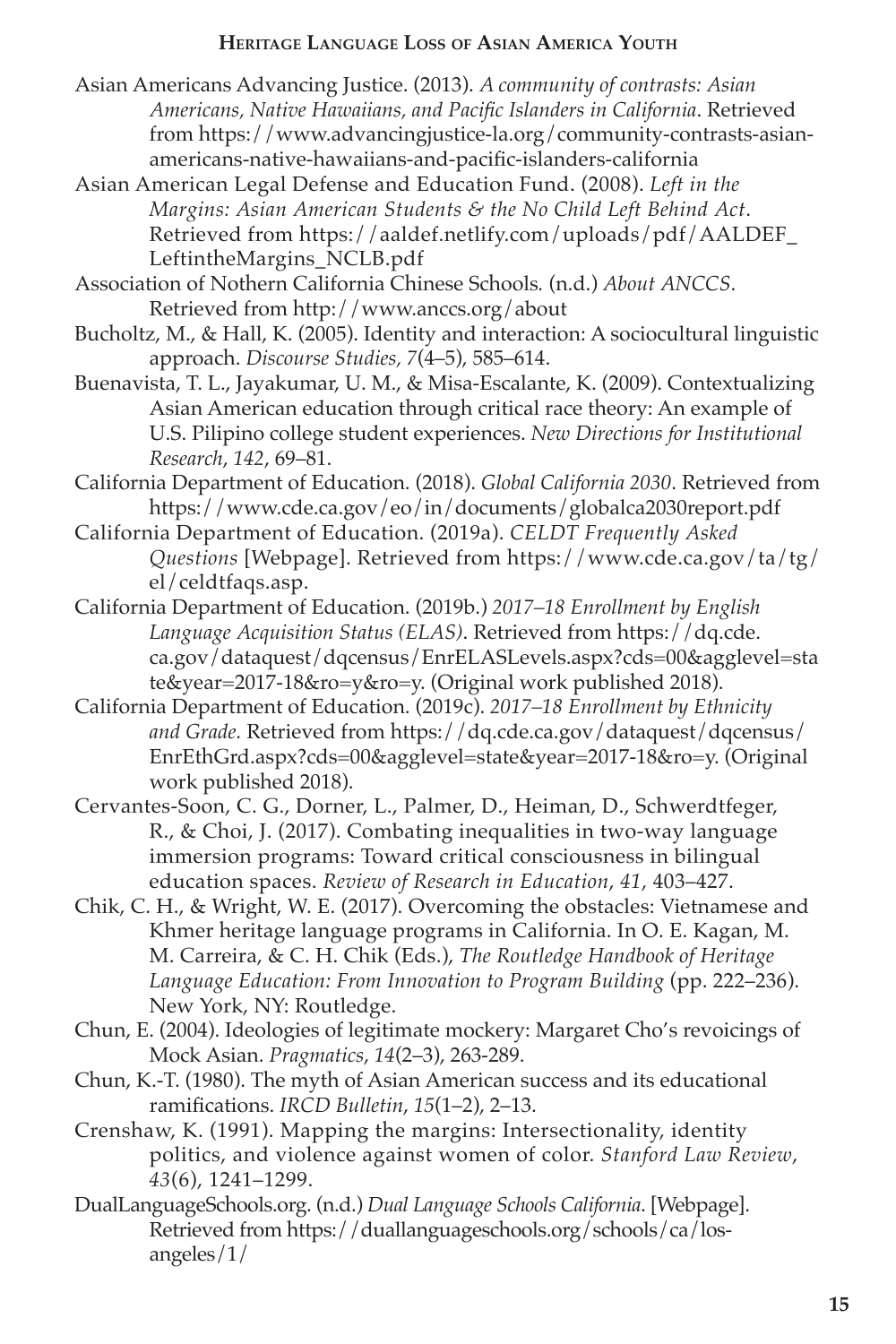Dymally-Alatorre Bilingual Services Act, Cal. Gov. Code § 7290 (1973).

- English as the official language of California. Cal. Const. Art. III, § 6 (1986).
- Eng, D. L. & Han, S. (2018). *Racial melancholia, racial dissociation*. Durham, NC: Duke University Press.
- Fillmore, L. W. (1991). When learning a second language means losing the first. *Early Childhood Research Quarterly*, *6(3)*, 323–346.
- Flores, N., & García, O. (2017). A critical review of bilingual education in the United States: From basements and pride to boutiques and profit. *Annual Review of Applied Linguistics*, *37*, 14–29.
- Fuchs, C. (2019, April 12). At forum on NYC's high school admissions, frustration rules. *NBC News*. Retrieved from https://www.nbcnews.com/news/ asian-america/forum-nyc-s-high-school-admissions-frustrationrules-n993966
- Fung, A., Fung, D., DoughBoy. [FUNG BROS.] (2016, August 4). *I can't speak my mothertongue*. [Video file]. Retrieved from https://www.youtube.com/ watch?v=6IuZyPv0mO0
- Gándara, P. (2000). In the aftermath of the storm: English learners in the post 227 era. *Bilingual Research Journal*, *24*(1–2), 1–13.
- Hinton, L. (2001). Involuntary language loss among immigrants: Asian-American linguistic autobiographies. *Georgetown University round table on languages and linguistics 1999: Language in our time*, 203–252.
- Hornberger, N. H. (2002). Multilingual language policies and the continua of biliteracy: An ecological approach. *Language Policy*, *1*(1), 27–51.
- Iftikar, J. S., & Museus, S. D. (2018). On the utility of Asian critical (AsianCrit) theory in the field of education. *International Journal of Qualitative Studies in Education*, *31*(10), 935–949.
- Irvine Unified School District. (n.d.) *Programs for English Learners and Immigrant Students*. (n.d.) Retrieved from https://iusd.org/about/departments/ education-services/academics/language-development-programs/ programs-english
- Ishizuka, K. L. (2016). *Serve the people: Making Asian America in the Long Sixties*. Brooklyn, NY: Verso Books.
- Japanese American Citizens League. (2006). *Asian American History*. [Webpage]. Retrieved from https://jacl.org/asian-american-history/
- Jo, J.-Y. O., & Rong, X. L. (2003). Historical struggles for equity: Politics of education and language policies and its implications for Asian Americans. In R. C. Hunter & F. Brown (Eds.), *Challenges of Urban Education and Efficacy of School Reform* (pp. 25–47). Oxford, United Kingdom: Elsevier Science Ltd.
- Johnson, D.C. (2013). *Language Policy*. New York, NY: Palgrave Macmillan.
- Katznelson, N., & Bernstein, K. A. (2017). Rebranding bilingualism: The shifting discourses of language education policy in California's 2016 election. *Linguistics and Education*, *40*, 11–26.
- Kim, S. Y., & Chao, R. K. (2009). Heritage language fluency, ethnic identity, and school effort of immigrant Chinese and Mexican adolescents. *Cultural Diversity and Ethnic Minority Psychology*, *15*(1), 27–37.
- Korean Schools Association of Northern California. (n.d.) Retrieved from http://www.koreanschoolca.org/aboutus.php?lang=EN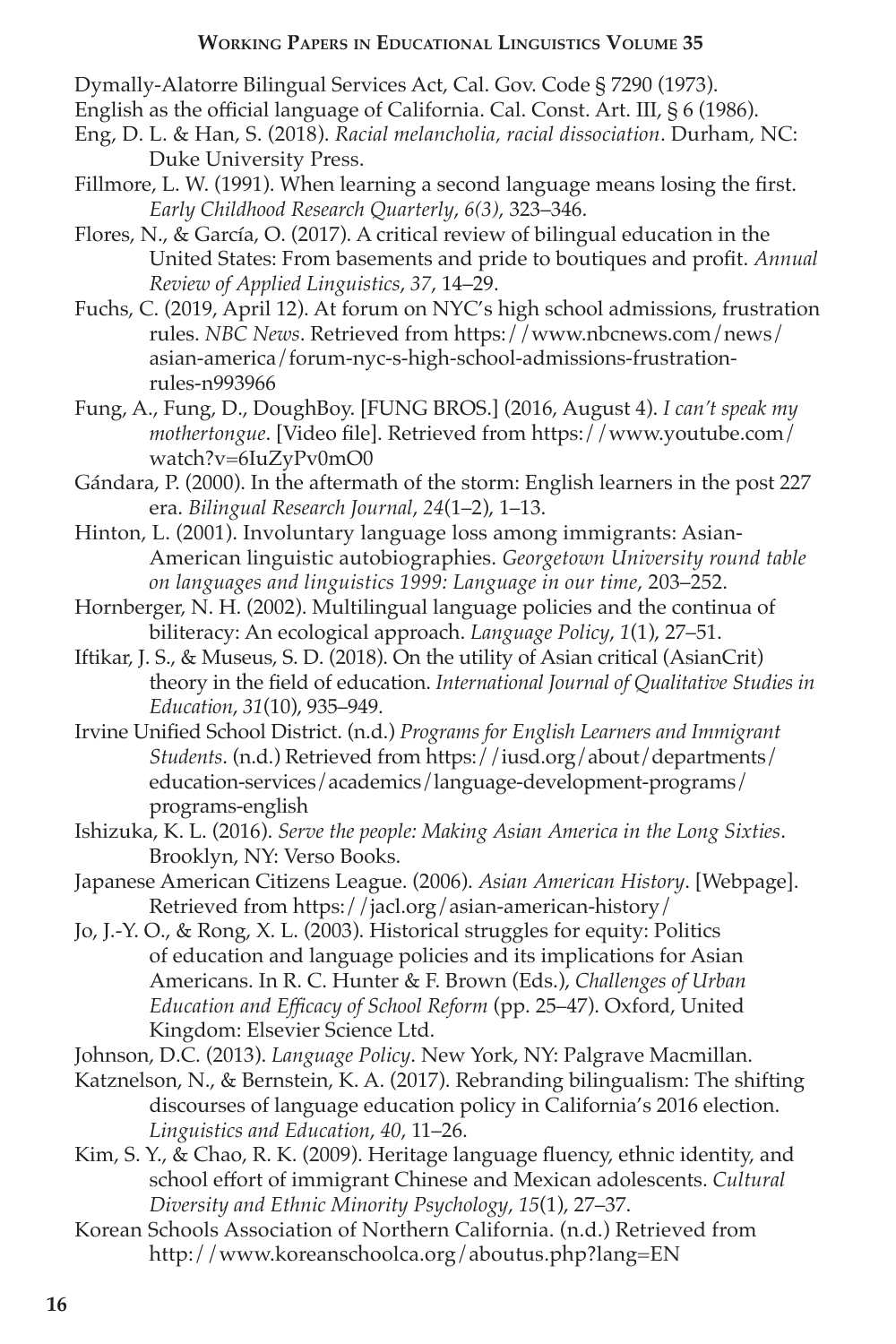Lahiri, J. (2016). *In other words*. New York, NY: Alfred A. Knopf.

- Lao, C. (2004). Parents' attitudes toward Chinese–English bilingual education and Chinese-language use. *Bilingual Research Journal*, *28*(1), 99–121.
- Lau v. Nichols, 414 U.S. 563 (1974).
- Lee, J. S., & Wright, W. E. (2014). The rediscovery of heritage and community language education in the United States. *Review of Research in Education*, *38*(1), 137–165.
- Lee, S. J., Park, E., & Wong, J.-H. S. (2017). Racialization, schooling, and becoming American: Asian American experiences. *Educational Studies*, *53*(5), 492–510.
- Li, G., & Wen, K. (2015). East Asian heritage language education for a plurilingual reality in the United States: Practices, potholes, and possibilities. *International Multilingual Research Journal*, *9*(4), 274–290.
- Liu, P. (2006). Community-based Chinese schools in Southern California: A survey of teachers. *Language, Culture, and Curriculum*, *19*(2), 237–347.
- Los Angeles Unified School District Board of Education. (n.d.) *LAUSD Instructional Program Options for English Learners in Elementary Schools*. Retrieved from https://achieve.lausd.net/cms/lib/CA01000043/ Centricity/domain/22/forms/MMED\_Instructional%20Program%20 Elementary%20English.pdf
- Los Angeles Unified School District Board of Education. (n.d.) *LAUSD Instructional Program Options for English Learners in Secondary Schools*. Retrieved from https:// achieve.lausd.net/cms/lib/CA01000043/Centricity/domain/22/forms/ MMED\_Instructional%20Program%20Secondary%20English.pdf
- Matsuda, M. J. (1991). Voices of America: Accent, antidiscrimination law, and a jurisprudence for the last Reconstruction. *The Yale Law Journal*, *100*(5), 1329–1407.
- Notification of Parent or Guardian. Cal. Edc. Code. § 48985 (2006).
- Oakland Unified School District. (n.d.) *English Language Learner and Multilingual Achievement*. [Webpage]. Retrieved from https://www.ousd.org/ Page/14968
- Oakland Unified School District. (December 18, 1996). *Ebonics Resolution Adopted by Oakland Board*. Retrieved from https://www.edweek.org/ew/ articles/1997/01/15/16oakc.h16.html
- Oakland Unified School District (January 15, 1997) *Amended resolution of the Oakland Board of Education*. Retrieved from http://www.cnn.com/ US/9701/16/black.english/ebonics.amend.html
- Rampell, C. (2016, May 7). Ivy League economist ethnically profiled, interrogated for doing math on American Airlines flight. *The Washington Post*. Retrieved from https://www.washingtonpost.com/news/rampage/ wp/2016/05/07/ivy-league-economist-interrogated-for-doing-math-onamerican-airlines-flight/
- Reyes, A. & Lo, A. (2009). Introduction. In A. Reyes & A. Lo (Eds.), *Beyond Yellow English* (pp. 1–17). New York, NY: Oxford University Press.
- Rosa, J., & Flores, N. (2017). Unsettling race and language: Toward a raciolinguistic perspective. *Language in Society*, *46*(5), 621–647.
- Ruiz, R. (1984). Orientations in language planning. *NABE Journal*, *8*(2), 9–34.
- San Diego Unified School District. (n.d.) *Dual Language Programs*. [Webpage].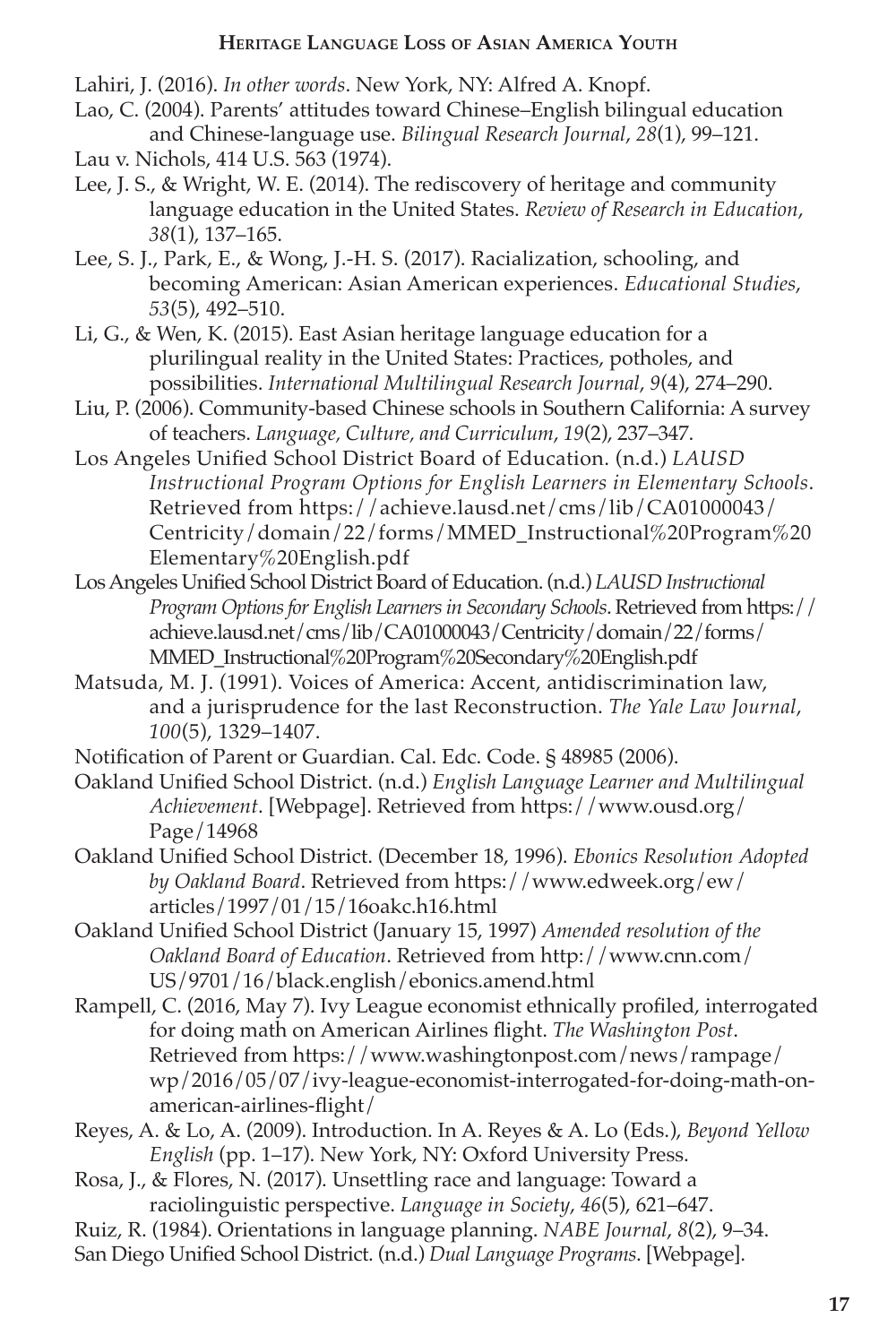Retrieved from https://www.sandiegounified.org/dual-languageprograms

- San Francisco Unified School District Multilingual Pathways Department. (2018). *2018–2019 School Year English Language Program Guide*. Retrieved from http://www.sfusd.edu/en/assets/sfusd-staff/MPD/2018-19\_english\_ learner\_guide\_en.pdf
- San José Unified School District. (n.d.) *Program Pathways for English Language Learners*. Retireved from https://web.sjusd.org/docs/programs\_ curriculum/Bilingual\_Programs\_Brochure.pdf
- Southern California Council of Chinese Schools. [南加州中文學校聯合會]. (2018). Southern California Council of Chinese Schools Members. [南加 州中文學校聯合會會員學校]. Retrieved from https://www.scccs.net/ Intro/43rd/2018memberSchoolInfo.pdf
- Spickard, P. (2007). Whither the Asian American coalition? *Pacific Historical Review*, *76*(4), 585–604.
- State Seal of Biliteracy. Cal. Edc. Code § 51460 (2011).
- Sue, D. W., Bucceri, J., Lin, A. I., Nadal, K. L., & Torino, G. C. (2007). Racial microaggressions and the Asian American experience. *Cultural Diversity and Ethnic Minority Psychology*, *13*(1), 72–81.
- Sung, H., & Padilla, A. M. (1998). Student motivation, parental attitudes, and involvement in the learning of Asian languages in elementary and secondary schools. *The Modern Language Journal*, *82*(2), 205–216.
- Suzuki, B. H. (1977). Education and the socialization of Asian Americans: A revisionist analysis of the "model minority" thesis. *Amerasia*, *4*(2), 23–51.
- Teranishi, R. T. (2002). Asian Pacific Americans and critical race theory: An examination of school racial climate. *Equity & Excellence in Education*, *35*(2), 144–154.
- Tollefson, J. W. (2006). Critical theory in language policy. In T. Ricento (Ed.), *Introduction to Language Policy: Theory and Method* (pp. 42–59). Malden, MA: Blackwell Publishing.
- Tórrez, N. M. (2001). Incoherent English immersion and California Proposition 227. *The Urban Review*, *33*(3), 207–220.
- Tse, L. (2000). The effects of ethnic identity formation on bilingual maintenance and development: An analysis of Asian American narratives. *International Journal of Bilingual Education and Bilingualism*, *3*(3), 185–200.
- United States Census Bureau. (2017). *Annual Estimates of the Resident Population: April 1, 2010 to July 1, 2017: 2017 Population Estimates*. Retrieved from https://factfinder.census.gov/faces/tableservices/jsf/pages/ productview.xhtml?src=bkmk
- Wang, Y., & Phillion, J. (2007). Chinese American students fight for their rights. *Educational Foundations*, *21*(1–2), 91–105.
- Wing, J. Y. (2007). Beyond black and white: The model minority myth and the invisibility of Asian American students. *The Urban Review*, *39*(4), 455–487.
- Wright, W. E. (2004). What English-only really means: A study of the implementation of California language policy with Cambodian-American students. *International Journal of Bilingual Education and Bilingualism*, *7*(1), 1–23.